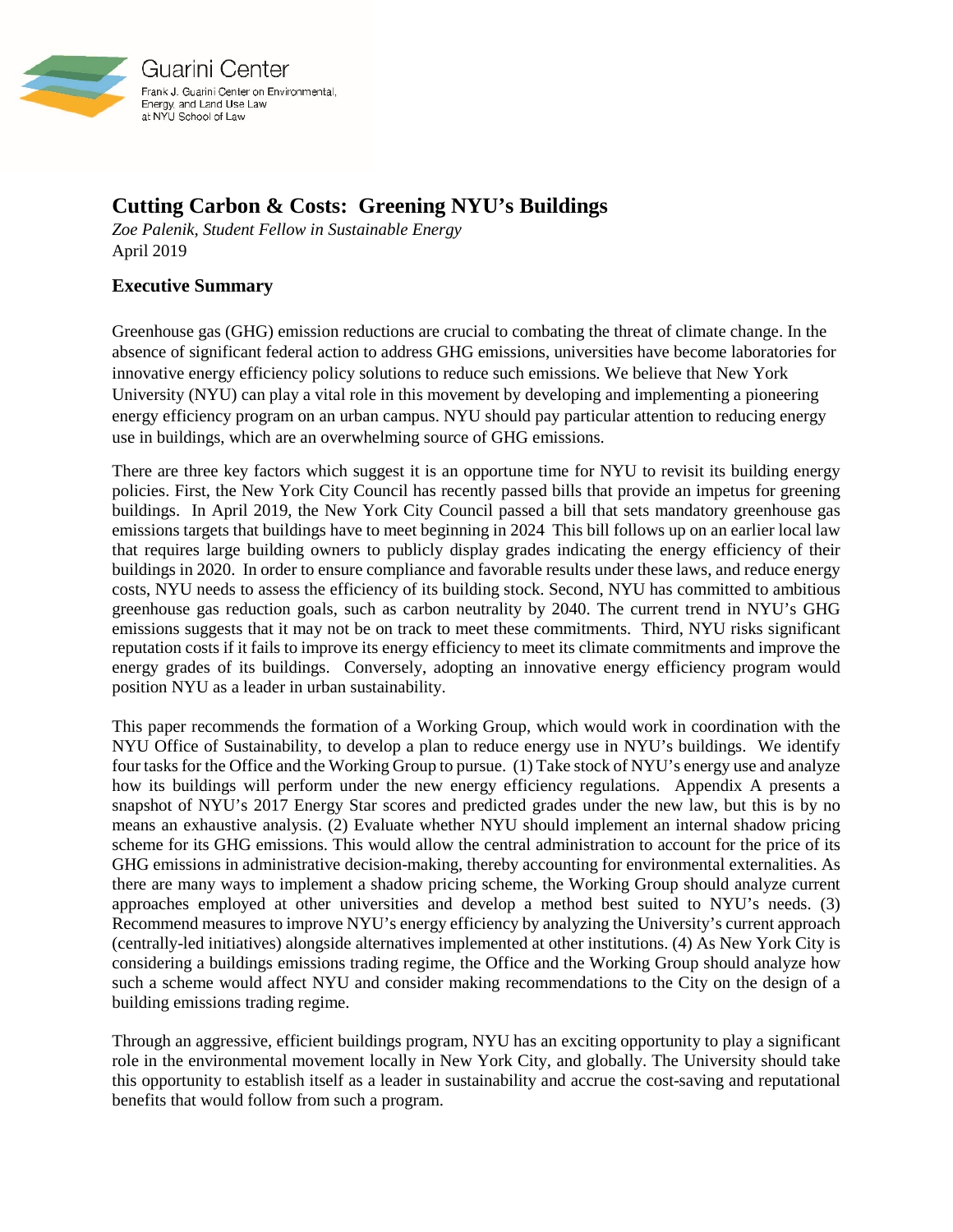# **Table of Contents**

| III. HOW NYU CURRENTLY MANAGES BUILDING ENERGY USE AND INNOVATIONS                                             |  |
|----------------------------------------------------------------------------------------------------------------|--|
|                                                                                                                |  |
|                                                                                                                |  |
|                                                                                                                |  |
|                                                                                                                |  |
|                                                                                                                |  |
|                                                                                                                |  |
| TAKE STOCK OF NYU'S EXISTING OBLIGATIONS AND COMMITMENTS TO REDUCE BUILDING GHG EMISSIONS 13<br>$\mathbf{1}$ . |  |
| 2.                                                                                                             |  |
| $\mathcal{F}_{\mathcal{L}}$                                                                                    |  |
| RECOMMEND HOW THE UNIVERSITY CAN SUPPORT A NYC BUILDINGS EMISSIONS TRADING REGIME  14<br>$\mathbf{4}$ .        |  |
|                                                                                                                |  |
|                                                                                                                |  |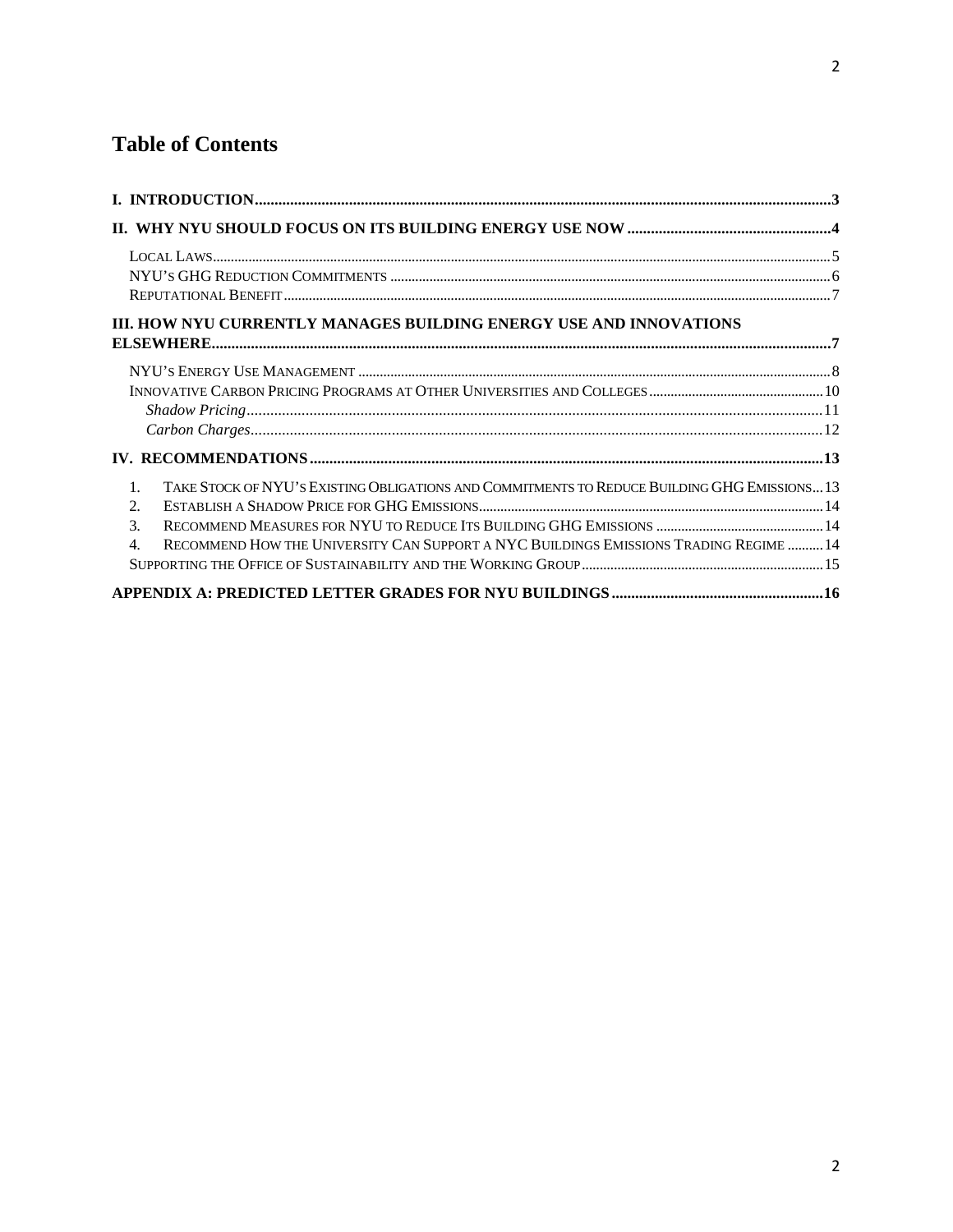#### <span id="page-2-0"></span>**I. Introduction**

NYU should continue to build on its existing sustainability initiatives and establish a presidential initiative that is specifically focused on greening the University's buildings. NYU is one of the largest private landowners in New York City, owning approximately 12.78 million square feet of property, spread across over [1](#page-2-1)00 buildings. <sup>1</sup> Energy use within buildings is by far the most important source of NYU's greenhouse gas ("GHG") emissions, accounting for 96.5% of NYU's emissions according to University data.<sup>[2](#page-2-2)</sup>

Buildings are also the largest source of the GHG emissions in New York City as a whole, and the City government is prioritizing reducing GHG emissions from buildings. Buildings contribute roughly 70% of emissions in the City, with transportation a distant second source.<sup>[3](#page-2-3)</sup> Most NYC building GHG emissions come from natural gas combustion (47% of building-based emissions) and use of electricity (37%). [4](#page-2-4)

In 2018, the City Council passed Local Law 33 which will require large buildings, including many NYU buildings, to prominently display letter grades reflecting the buildings' relative energy efficiency starting in 2020.  $\frac{5}{3}$  $\frac{5}{3}$  $\frac{5}{3}$  The grades are intended to spur building owners to invest in improving energy efficiency, which will reduce GHG emissions. Based on data about the energy performance of 30 NYU buildings in 2017, it appears that many NYU buildings may receive letter grades of B, C or D, with perhaps less than half earning an A grade. The potential that many NYU buildings will receive such mixed grades provides an important impetus for the University to focus on greening its buildings.

Introduction 1253, passed by the City Council in April 2019, offers an even stronger incentive. This bill goes further than Local Law 33 and *mandates* reductions in GHG emissions from large buildings. Introduction 1253 will cause NYU and other owners of large buildings to incur new costs for continuing to emit GHGs, as permissible GHGs caps will be reduced over time under the bill.

NYU has other reasons to reduce the GHG emissions from its buildings in addition to the initiatives at the City level. As discussed later in this paper, NYU has committed to reduce its GHG emissions and there are potential energy cost savings and reputational benefits to pioneering aggressive reductions in building GHG emissions.

In light of all these incentives to reduce building energy use across NYU, this paper recommends that NYU's President and Provost form a high-level Working Group of staff, faculty and students to work with the Office of Sustainability to develop a plan to aggressively green NYU's buildings. In particular, the high-level Working Group and the Office would prepare a report that:

<span id="page-2-3"></span><sup>3</sup> MAYOR'S OFFICE OF SUSTAINABILITY, NYC CARBON CHALLENGE 6 (2018),<br>http://www.nyc.gov/html/gbee/downloads/pdf/NYC%20Carbon%20Challenge\_2018\_Progress%20Report.pdf.

 $\overline{a}$ <sup>1</sup> Eddie Small, *Cracking the University Real Estate Code*, THE REAL DEAL (May 1, 2018),

<span id="page-2-1"></span>[https://therealdeal.com/issues\\_articles/cracking-the-university-real-estate-code/.](https://therealdeal.com/issues_articles/cracking-the-university-real-estate-code/) These figures exclude properties and buildings owned by NYU Langone. Aleksey Bilogur, *Who Are the Biggest Landowners in New York City?* (May 27, 2016)[, http://www.residentmar.io/2016/05/27/biggest-landowners-nyc.html;](http://www.residentmar.io/2016/05/27/biggest-landowners-nyc.html) New York University, *NYU at a Glance*, https://www.nyu.edu/about/news-publications/nyu-at-a-glance.html (last visited Aug. 26, 2018).

<span id="page-2-2"></span><sup>&</sup>lt;sup>2</sup> New York University, *Energy*,<https://www.nyu.edu/life/sustainability/areas-of-focus/energy.html> (last visited July 30, 2018) (no longer available).

<span id="page-2-4"></span><sup>&</sup>lt;sup>4</sup> CITY OF NEW YORK, INVENTORY OF NEW YORK CITY GREENHOUSE GAS EMISSIONS IN 2016 5 (2017), [https://www1.nyc.gov/assets/sustainability/downloads/pdf/publications/GHG%20Inventory%20Report%20Emission](https://www1.nyc.gov/assets/sustainability/downloads/pdf/publications/GHG%20Inventory%20Report%20Emission%20Year%202016.pdf)

<span id="page-2-5"></span><sup>&</sup>lt;sup>[5](https://www1.nyc.gov/assets/sustainability/downloads/pdf/publications/GHG%20Inventory%20Report%20Emission%20Year%202016.pdf)</sup> Local law No. 33, [https://www1.nyc.gov/assets/buildings/local\\_laws/ll33of2018.pdf.](https://www1.nyc.gov/assets/buildings/local_laws/ll33of2018.pdf)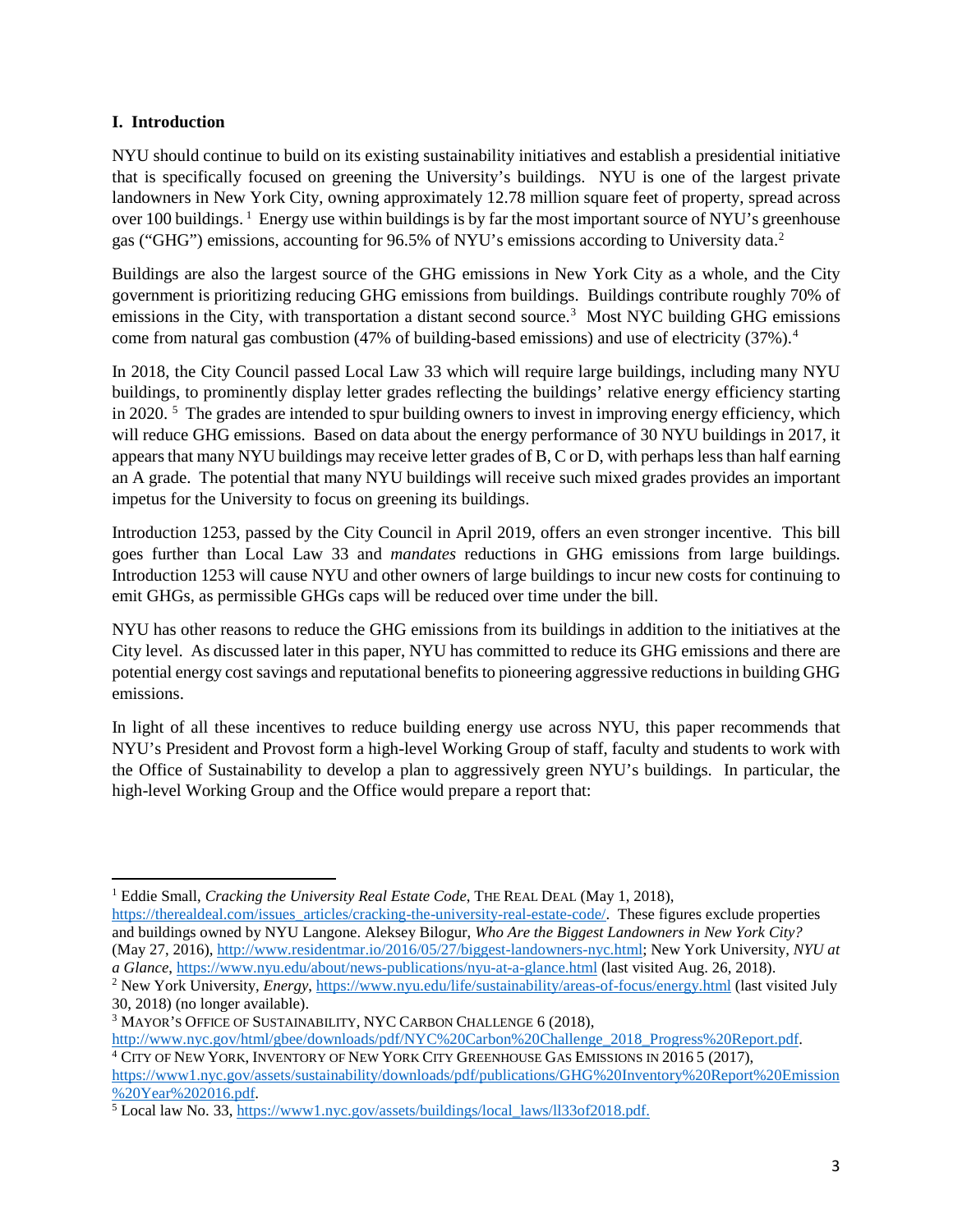- analyzes the implications for NYU of local green building laws, as well as NYU's own commitments to reduce its GHG emissions, and the extent to which NYU is on track to comply with these laws and commitments;
- suggests a shadow price for GHG emissions that NYU should incorporate into its internal planning and budgeting for real estate and sustainability initiatives, given the costs that the University will soon face under local laws for emitting GHGs from buildings;
- <span id="page-3-1"></span>• recommends measures that NYU could take to reduce building GHG emissions, including potentially building retrofits, changes in energy sources, and behavioral changes,<sup>[6](#page-3-2)</sup> and how these measures might be implemented; and
- provides input on the potential outlines of a New York City carbon credit trading regime for large buildings, which Introduction 1253 contemplates.

The City's ongoing initiatives present the University with a historic opportunity to bolster its environmental credentials by improving the performance of its buildings and potentially reduce its costs of complying with the local legal requirements as well. Other universities, most notably Yale, have derived significant reputational benefits<sup>[7](#page-3-3)</sup> from implementing their own internal carbon pricing regimes on GHG emissions from buildings. New York City's local legal requirements create an external impetus for NYU to develop innovative internal responses to government regulation of GHGs focused on reducing building emissions. [8](#page-3-4) NYU's responses also could advance the University's academic mission; as the premier urban university in the first U.S. city to require that buildings reduce their GHG emissions, NYU could serve as a laboratory for testing strategies for aggressively reducing GHG emissions from buildings, which are the largest source of GHG emissions in many cities around the world.

This paper will first explain why NYU should focus on its building energy use now. Second, the paper discusses how NYU currently manages its energy use, the problems and opportunities inherent in this framework for reducing GHG emissions from buildings, and recent internal carbon pricing initiatives at other universities. Third, the paper recommends that the President and Provost establish a high-level Working Group to work with the Office of Sustainability to seize the opportunities for innovation created by the local policy environment.

### <span id="page-3-0"></span>**II. Why NYU Should Focus on Its Building Energy Use Now**

l

There are three principal reasons why NYU should focus on reducing its building energy use *now* in addition to the potential cost savings from more energy efficient buildings: local laws, the University's internal commitments to reduce its GHG emissions; and the potential reputational benefits from innovatively reducing building GHG emissions.

<span id="page-3-2"></span><sup>&</sup>lt;sup>6</sup> This non-exhaustive list of potential changes to reduce GHG emissions draws on lists in JOHN MADDEN ET AL., CASE STUDY: CLIMATE ACTION IN CONTEXT OF AN EXTERNALLY IMPOSED PRICE ON CARBON (Sept. 3, 2018), [https://secondnature.org/wp-content/uploads/UBC-Case-Study-Climate-Action-in-the-Context-of-an-Externally-](https://secondnature.org/wp-content/uploads/UBC-Case-Study-Climate-Action-in-the-Context-of-an-Externally-Imposed-Price-on-Carbon.pdf)[Imposed-Price-on-Carbon.pdf.](https://secondnature.org/wp-content/uploads/UBC-Case-Study-Climate-Action-in-the-Context-of-an-Externally-Imposed-Price-on-Carbon.pdf).

<span id="page-3-3"></span><sup>7</sup> For instance, a number of media outlets have reported on Yale's carbon pricing program. *See, e.g.*, Matt Simon, *Thank Colleges for Imminent Carbon Tax (No Seriously, Thank Them*), WIRED (Mar. 12, 2018), [https://www.wired.com/story/thank-colleges-for-imminent-carbon-taxes-no-seriously-thank-them/.](https://www.wired.com/story/thank-colleges-for-imminent-carbon-taxes-no-seriously-thank-them/)

<span id="page-3-4"></span><sup>&</sup>lt;sup>8</sup> For the distinction between externally and internally imposed carbon prices, see MADDEN ET AL., *supra* note [6.](#page-3-1)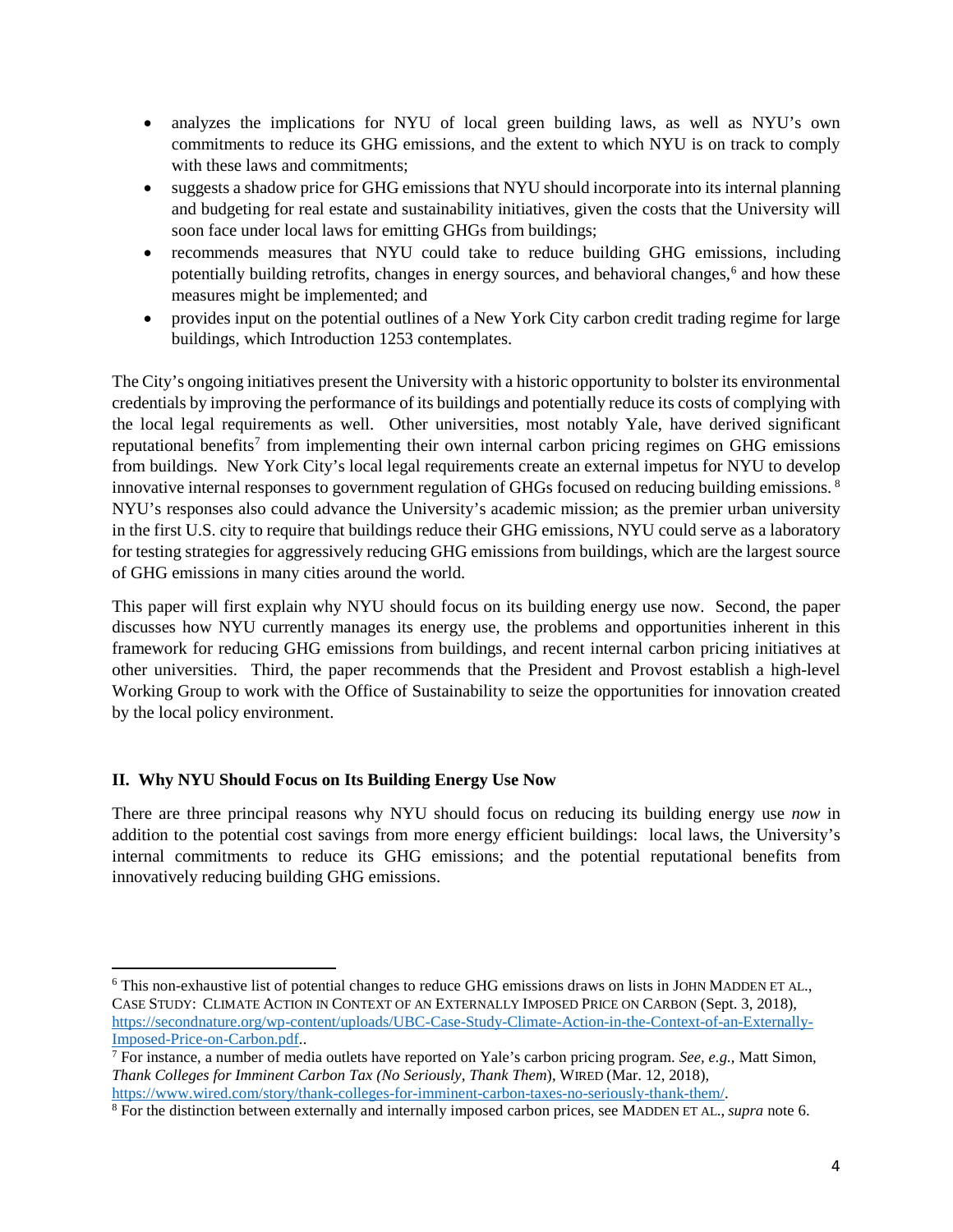#### <span id="page-4-0"></span>*Local Laws*

 $\overline{\phantom{a}}$ 

As mentioned above, in April 2019, the City Council passed Introduction 1253 to require GHG emission reductions from large existing buildings starting in 2024. The legislation establishes progressively more stringent limits on building energy use from 2024 and onwards. Introduction 1253 establishes annual GHG emissions targets for privately-owned buildings over 25,000 square feet. Buildings that emit more than the allowable volume of GHG emissions will be fined up to \$268 per excess metric ton of emissions.

Introduction 1253 is a highly innovative initiative. NYC is the first U.S. city to require that buildings undertake potentially costly measures to reduce their GHG emissions to meet regulatory targets. In order to avoid financial penalties for non-compliance, building owners will have to make investments to reduce their emissions to stay within the legally permissible annual caps on GHG emissions, and these caps will be ratcheted down over time. The legislation also includes a notable requirement that the City complete a study of establishing an emissions trading regime by January 2021.

Emissions trading is a proven economic approach for reducing air pollution. Rather than requiring all covered sources to reduce their emissions by the same amount, it allows sources to allocate emission reductions among themselves, provided the sum total of reductions adds up to the "cap" established by government. There are many examples of emissions trading programs to reduce GHGs and conventional air pollutants in the U.S. and abroad from power plants and other large industrial sources of pollution. There is no experience to our knowledge applying an emissions trading regime to buildings in the U.S.; however, Tokyo has a GHG emissions trading regime that covers commercial buildings that might offer lessons for an NYC regime.<sup>[9](#page-4-1)</sup> Under an emissions trading regime, it would not be necessary for every building to reduce its GHG emissions. Buildings that can cheaply reduce their emissions might aggressively do so and then sell credits for reductions to buildings with higher abatement costs, thereby reducing the overall cost of achieving the City's GHG reduction goals. As the owner of a large number of buildings, NYU might benefit from an emissions trading regime because the University could focus on reducing emissions in the buildings where reductions can be achieved at least cost, perhaps in accordance with capital improvement plans. The University also might be able to sell credits to other building owners with higher abatement costs and thus treat GHG emission reductions as a commodity.

Introduction 1253, which is the culmination of years of efforts,<sup>[10](#page-4-2)</sup> expands on earlier City efforts to increase the energy efficiency of existing buildings and thereby reduce their GHG emissions. Local Law 84 of 2009 required buildings over 50,000 square feet to benchmark their energy and water use against similar buildings and report this information to the City; NYU owns or leases approximately 84 buildings of this size or larger.<sup>[11](#page-4-3)</sup> Local Law 133 of 2016 expanded the buildings that must benchmark their energy and water use to buildings over 25,000 square feet;<sup>[12](#page-4-4)</sup> NYU owns or leases approximately 103 buildings of this size.<sup>[13](#page-4-5)</sup>

<span id="page-4-1"></span><sup>9</sup> On Tokyo's building emissions trading regime, see, e.g., Sven Rudolph & Toru Morotomi, *Acting Local! An Evaluation of the First Compliance Period of Tokyo's Carbon Market*, 1 CARBON & CLIMATE L. REV. 75 (2016); Sven Rudolph, *Carbon Markets in Japan: Recent Experiences from CO2 Cap-and-Trade at the National and Local Level*, CARBON & CLIMATE L. REV. 354 (2012); ENVIRONMENTAL DEFENSE FUND ET AL., TOKYO: AN EMISSIONS TRADING CASE STUDY (May 2015).

<span id="page-4-2"></span><sup>10</sup> Brady Dennis & Kayla Epstein*, New York's Buildings Emit Most of its Greenhouse Gases. The Mayor has a Plan to Change That.*, WASHINGTON POST, (Sept. 13, 2017), [https://www.washingtonpost.com/news/energy](https://www.washingtonpost.com/news/energy-environment/wp/2017/09/13/new-yorks-buildings-emit-most-of-its-greenhouse-gases-the-mayor-has-a-plan-to-change-that/?noredirect=on&utm_term=.28b06c867284)[environment/wp/2017/09/13/new-yorks-buildings-emit-most-of-its-greenhouse-gases-the-mayor-has-a-plan-to-](https://www.washingtonpost.com/news/energy-environment/wp/2017/09/13/new-yorks-buildings-emit-most-of-its-greenhouse-gases-the-mayor-has-a-plan-to-change-that/?noredirect=on&utm_term=.28b06c867284)

<span id="page-4-4"></span><span id="page-4-3"></span><sup>&</sup>lt;sup>11</sup> See NYU Owned v Leased Properties (on file with author).<br><sup>12</sup> Local law No. 133,  $\frac{https://www1.nyc.gov/assets/buildings/local 1aws/II133of2016.pdf.$ <br><sup>13</sup> See NYU Owned v Leased Properties (on file with author).

<span id="page-4-5"></span>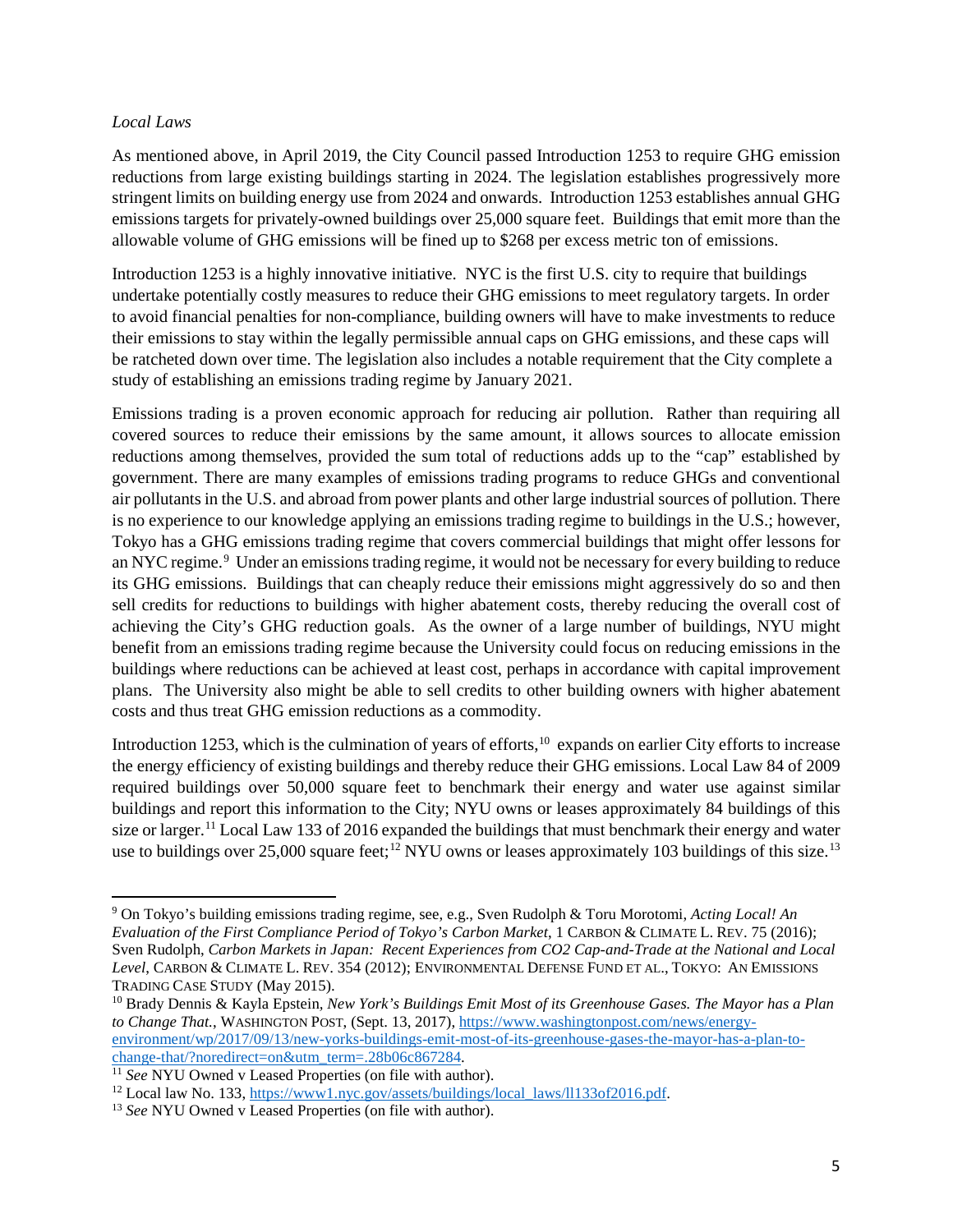Local Law 33 of 2018 requires that, starting in 2020, buildings over 25,000 square feet publicly display letter grades reflecting their energy efficiency, and establishes the scores that will garner different grades.<sup>[14](#page-5-1)</sup> Publicly grading buildings based on their energy efficiency is intended to create a market incentive for building owners to increase the efficiency of their buildings, and in so doing reduce building GHG emissions. The theory is similar to that behind requiring restaurants to openly display letter grades; restaurant grades are intended to prompt greater restauranteur attention to complying with health requirements. Grades will be based on Energy Star scores, which are a measure of a building's energy performance as compared to other, similar buildings.[15](#page-5-2) Notably, Introduction 1251, which passed in April of 2019, amended the initial grading scheme contemplated by Local Law 33 and results in a larger number of properties receiving Cs and Ds.

We were able to obtain Energy Score data for 30 NYU buildings for 2017, the most recent year from which Energy Star data are available on the NYC benchmarking database.[16](#page-5-3) Table 1 identifies how many of these 30 buildings would receive As, Bs, Cs, and Ds under Introduction 1251 (assuming that the data that we obtained is correct). NYU's 2017 Energy Star scores indicate that many NYU buildings will receive As, but many buildings will garner Bs, Cs and even Ds.<sup>[17](#page-5-4)</sup> In fact, under Introduction 1251, 50% would earn less than an A. This data indicates that NYU should be focusing on improving the energy efficiency of its buildings to avoid the embarrassment of having to display low letter grades near the entrances to certain buildings.

| Grade | <b>Count/Percent</b> |
|-------|----------------------|
|       | $15(50\%)$           |
|       | 4(13%)               |
|       | 5(17%)               |
|       | 6(20%)               |

**Table 1: Projected Letter Grades for 30 NYU Energy Star-Scored Buildings from 2017 Data**

\*Figures are rounded to nearest whole percent

#### <span id="page-5-0"></span>*NYU's GHG Reduction Commitments*

l

In addition to the external incentives that the City policy environment provides to focus on building energy efficiency, NYU also has internal incentives to improve building energy efficiency because the University has committed to achieving ambitious GHG reduction by 2025 and 2040.

In 2012, NYU succeeded in reducing its emissions by 30% from a 2006 baseline as part of the NYC Carbon Challenge.[18](#page-5-5) NYU subsequently pledged to achieve a 50% reduction from the 2006 baseline in emissions

<span id="page-5-1"></span><sup>14</sup> Local Law No. 33, [https://www1.nyc.gov/assets/buildings/local\\_laws/ll33of2018.pdf;](https://www1.nyc.gov/assets/buildings/local_laws/ll33of2018.pdf) New York City, *NYC Benchmarking Law Frequently Asked Questions*,

[http://www.nyc.gov/html/gbee/downloads/pdf/NYC%20Benchmarking%20Law%20One%20Pager\\_final.pdf](http://www.nyc.gov/html/gbee/downloads/pdf/NYC%20Benchmarking%20Law%20One%20Pager_final.pdf) (last visited July 30, 2018).<br><sup>15</sup> Local law No. 33, https://www1.nyc.gov/assets/buildings/local\_laws/ll33of2018.pdf.

<span id="page-5-2"></span>

<span id="page-5-3"></span><sup>&</sup>lt;sup>16</sup> As implied above, NYU has 103 buildings meeting the 25,000 square feet threshold for letter grades under Local Law 33. One reason that not all 103 NYU buildings have Energy Star scores is that Energy Star does not currently score College/University type buildings.

<span id="page-5-4"></span><sup>&</sup>lt;sup>17</sup> See Appendix A for a full description of the data.

<span id="page-5-5"></span><sup>&</sup>lt;sup>18</sup> N.Y.C. Mayor's Office of Sustainability, New York University,

<https://www1.nyc.gov/html/gbee/html/challenge/nyu.shtml> (last visited Feb. 10, 2019).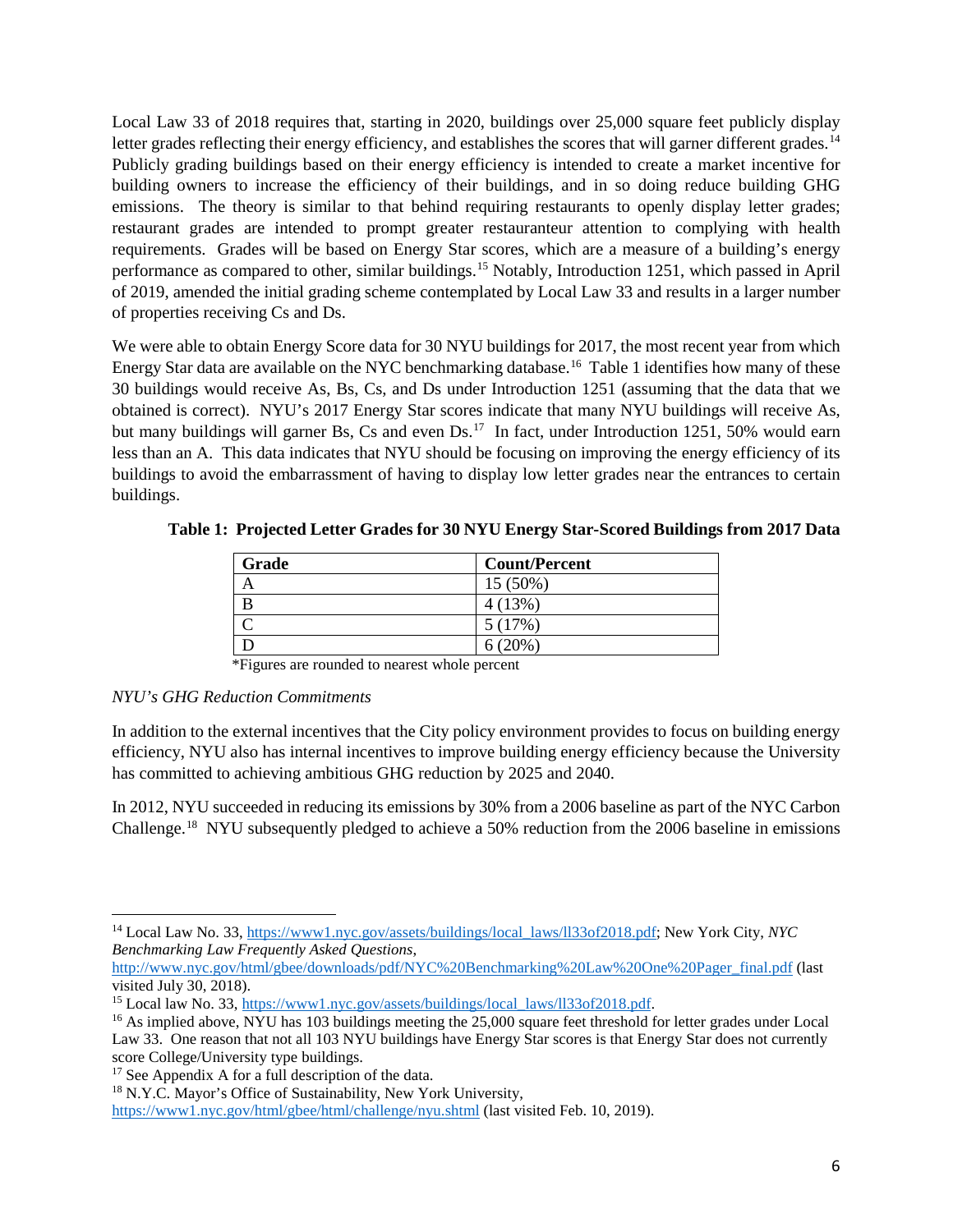by 2025.<sup>[19](#page-6-3)</sup> In addition, NYU is a signatory to the American College and University President's Climate Commitment and has pledged to achieve carbon neutrality by [20](#page-6-4)40.<sup>20</sup>

Since meeting the 30% reduction target in 2012, NYU's GHG emissions have remained fairly stable and even increased slightly.<sup>21</sup> This trajectory suggests that NYU requires a renewed focus on reducing GHG emissions from buildings, which account for a large share of the University's emissions. Otherwise, the University risks failing to meet its own commitments.

## <span id="page-6-0"></span>*Reputational Benefit*

l

<span id="page-6-2"></span>Lastly, NYU stands to reap considerable reputational benefits from implementing aggressive measures to reduce GHG emissions from its buildings. Yale University has received significant press coverage and acclaim for its decision to introduce a program pricing carbon emissions from its buildings.<sup>22</sup> As a premier urban university, NYU could distinguish itself by developing and publicizing its own approaches to reducing GHG emissions from buildings and setting an example for other building owners in the largest U.S. city. On the flip side, given Local Law 33's letter grades, NYU may suffer reputational costs if some of its buildings continue to use energy inefficiently.

Aside from the potential for favorable press coverage, such an innovative program presents an exciting opportunity for faculty and students from a range of schools to use the NYU campus as a laboratory for reducing GHG emissions in an urban environment. Unlike many other private building owners, NYU has the ability to make its efforts to reduce building emissions available for academic input and research.<sup>[23](#page-6-7)</sup> It also has the benefit of having leading researchers on building energy efficiency on campus, such as Constantine Kontokosta at the Marron Institute.<sup>[24](#page-6-8)</sup> An innovative program to reduce building GHG emissions could draw on, and provide the basis for, academic research, and attract students interested in environmental engineering and policy. It also might be of interest to foundations and others interested in funding decarbonization to limit climate change.

### <span id="page-6-1"></span>**III. How NYU Currently Manages Building Energy Use and Innovations Elsewhere**

To develop a plan to green NYU's buildings, it is necessary to understand how NYU currently manages its energy use, and options that NYU might consider to further reduce its GHG emissions.

<span id="page-6-6"></span><sup>22</sup> *See, e.g.*, Kenneth Gillingham et al., *Lessons from First Campus Pricing Scheme*, 551 NATURE 27 (Oct. 31, 2017), [https://www.nature.com/news/lessons-from-first-campus-carbon-pricing-scheme-1.22919;](https://www.nature.com/news/lessons-from-first-campus-carbon-pricing-scheme-1.22919) Matt Simon, *Thank Colleges for Imminent Carbon Taxes (No Seriously, Thank Them)*, WIRED (Mar. 12, 2018),

[https://www.wired.com/story/thank-colleges-for-imminent-carbon-taxes-no-seriously-thank-them/;](https://www.wired.com/story/thank-colleges-for-imminent-carbon-taxes-no-seriously-thank-them/) Yale University, *John Kerry Congratulates Yale on Carbon Charge*, [https://carbon.yale.edu/news/john-kerry-congratulates-yale-](https://carbon.yale.edu/news/john-kerry-congratulates-yale-carbon-charge)

[carbon-charge](https://carbon.yale.edu/news/john-kerry-congratulates-yale-carbon-charge) (last visited Aug. 27, 2018). The Yale pricing program is described further below. <sup>23</sup> *See also* Gillingham et al., *supra* note [22.](#page-6-2)

<span id="page-6-3"></span><sup>&</sup>lt;sup>19</sup> Press Release, New York University, NYU Outlines Sustainability Efforts for 2018-19 and Beyond (Sept. 26, 2018), [https://www.nyu.edu/about/news-publications/news/2018/september/nyu-outlines-sustainability-efforts-for-](https://www.nyu.edu/about/news-publications/news/2018/september/nyu-outlines-sustainability-efforts-for-2018-19-and-beyond.html)[2018-19-and-beyond.html.](https://www.nyu.edu/about/news-publications/news/2018/september/nyu-outlines-sustainability-efforts-for-2018-19-and-beyond.html)

<span id="page-6-4"></span><sup>20</sup> New York University, *NYU's Climate Commitments*,

<https://www.nyu.edu/content/dam/nyu/universityInitiatives/images/181mercer/NYUclimateCommitments.pdf> (last visited Aug. 27, 2018).

<span id="page-6-5"></span><sup>&</sup>lt;sup>21</sup> NYU Better Buildings Powerpoint (on file with Author). NYU's emissions reached their lowest point in 2012 and increased slightly in 2013 and 2014.

<span id="page-6-8"></span><span id="page-6-7"></span><sup>&</sup>lt;sup>24</sup> For Dr. Kontokosta's recent work, see The Urban intelligence Lab,  $http://www.urbanintelligencelab.org/people/$ (last visited Feb. 12, 2018).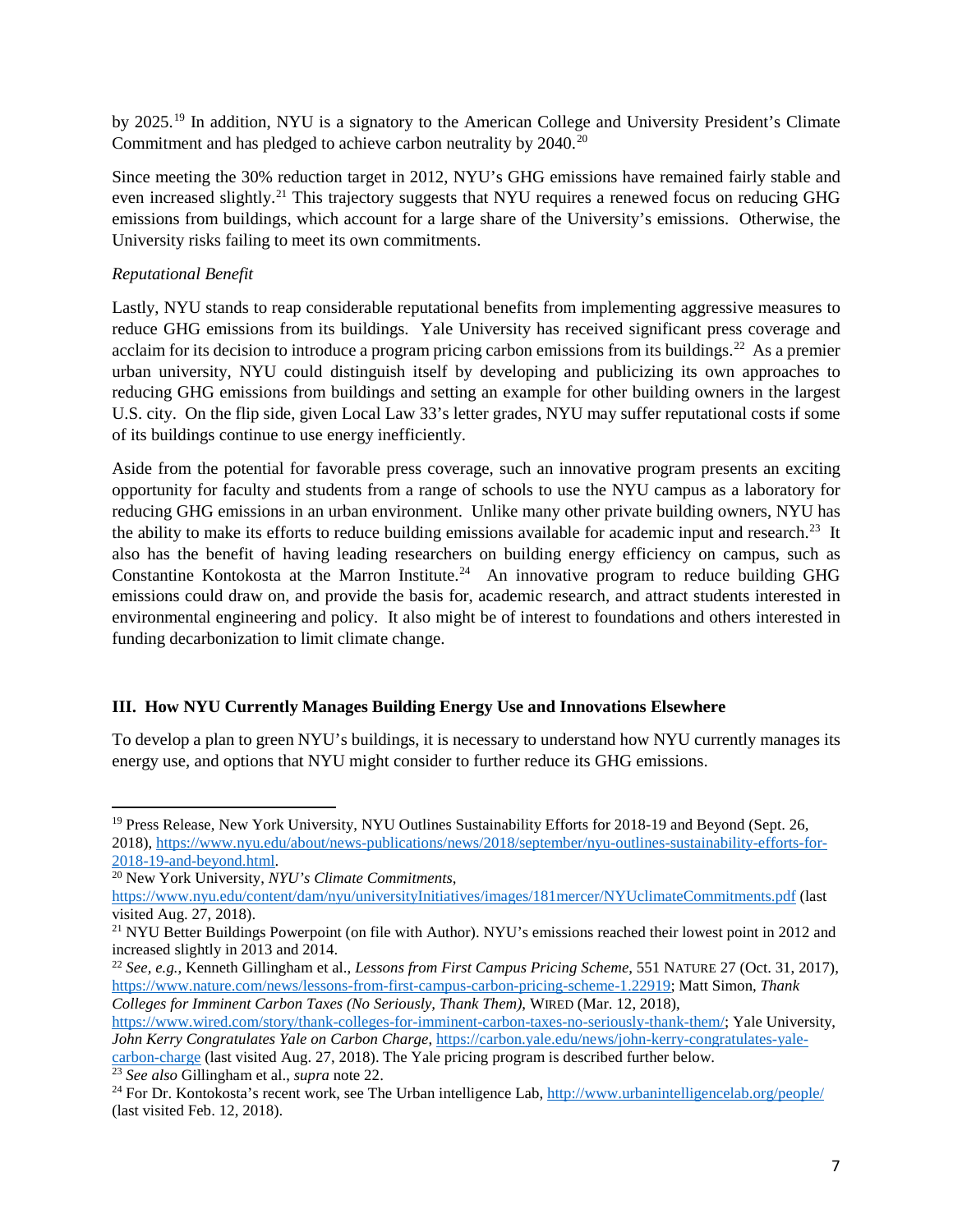As discussed below, since NYU does not pay for the GHG emissions from its current energy use, it has no direct external incentive to reduce GHG emissions beyond a general incentive to reduce energy costs overall. Working on their own, some universities and colleges have recently begun accounting for their building GHG emissions through internal carbon pricing programs. These programs may not be appropriate for NYU, but they are interesting precedents for the University to consider as it formulates a response to the novel NYC policies to reduce building GHG emissions and looks toward achieving the University's own commitments to reducing its GHG emissions.

#### <span id="page-7-0"></span>*NYU's Energy Use Management*

 $\overline{a}$ 

<span id="page-7-1"></span>Currently, NYU does not account for the contribution its buildings' GHG emissions make to global climate change. Specifically, while the University pays its energy bills, these bills currently do not incorporate a charge reflecting the social costs of GHG emissions, and, as such, the University does not pay for its buildings' GHG emissions from heating and cooling or electricity use. NYU therefore has little economic incentive to focus on reducing its emissions.<sup>25</sup> Nor does NYU charge its constituent departments for the GHGs they emit from their buildings, as Yale does, or use a shadow price reflecting the costs of GHG emissions in internal planning decisions as Swarthmore and some other universities and colleges do. It would certainly be more efficient if University's energy provider, Con Ed, fully incorporated the social costs of GHG emissions at the billing stage, but, in the absence of such a program, NYU can create incentives for energy use reduction at the University-level.<sup>[26](#page-7-3)</sup> Further, Introduction 1253 will impose costs on NYU and other large building owners for emitting GHGs and create a new external incentive to focus on reducing GHG emissions.

NYU largely pays for building energy use centrally; this centralization creates both advantages and disadvantages for reducing building GHG emissions in the new world where they have reputational and potentially financial consequences. The centralization of financial responsibility for building energy use

<span id="page-7-2"></span><sup>&</sup>lt;sup>25</sup> The only economic incentive to consider carbon dioxide emissions is the price that is built into electricity prices paid by NYU by the state law requirement that electricity generators purchase Regional Greenhouse Gas Initiative (RGGI) permits to emit carbon dioxide. However, the inclusion of the price of RGGI permits adds little to the cost of electricity paid by NYU; power generators currently pay only \$5.35 per ton of carbon dioxide emitted (according to the most recent clearing price data). Dept. of Environmental Conservation, *The Regional Greenhouse Gas Initiative*,<https://www.dec.ny.gov/energy/rggi.html> (last visited Sept. 20, 2018); RGGI, Inc., *Auction Results*, <https://www.rggi.org/auctions/auction-results> (Feb. 10. 2019). Electricity rates in New York State also incorporate a System Benefits Charge, but this charge is not calibrated to equal the magnitude of social costs that greenhouse gas emissions impose. New York State Dept. of Public Service, *System Benefits Charge* (June 3, 2014), [http://www3.dps.ny.gov/W/PSCWeb.nsf/All/58290EDB9AE5A89085257687006F38D1?OpenDocument.](http://www3.dps.ny.gov/W/PSCWeb.nsf/All/58290EDB9AE5A89085257687006F38D1?OpenDocument)

There currently are discussions at the New York State Independent System Operator (NYSIO) of adding a cost to wholesale electricity prices to reflect the social cost of GHG emissions. On the proposal, see, e.g., Robert Walton, *Earliest New York Will Have Carbon Price is Q2 2021*, UTILITY DIVE (July 19, 2018), [https://www.utilitydive.com/news/earliest-new-york-will-have-carbon-price-is-q2-2021-nyiso-says/528100/;](https://www.utilitydive.com/news/earliest-new-york-will-have-carbon-price-is-q2-2021-nyiso-says/528100/) NEW YORK INDEPENDENT SYSTEM OPERATOR, IPPTF CARBON PRICING PROPOSAL (Prepared for the Integrating Public Policy Task Force) (Dec. 7, 2018).

It should be remembered that NYU's building-related GHG emissions stem not only from electricity use, but also heating and cooling buildings. Moreover, the major source of building GHG emissions is burning fossil fuels onsite to heat and cool buildings, not the GHG emissions associated with the production of electricity used by buildings. ARJUN MAKHIJANI, MAKING RESIDENTIAL HEATING AND COOLING CLIMATE-FRIENDLY IN NEW YORK STATE 5 (2017) (Prepared for Alliance for a Green Economy) ("Space and water heating and air conditioning in New York State's buildings are responsible for more  $CO_2$  emissions – about 50 million metric tons in 2011 – than the entire electricity sector (including electricity imports) – about 42 million metric tons."). Building emissions for heating and cooling are unaffected by RGGI and the proposed NYSIO carbon adder.

<span id="page-7-3"></span><sup>26</sup> See *supra* note [25](#page-7-1) for a discussion of current energy pricing in New York City.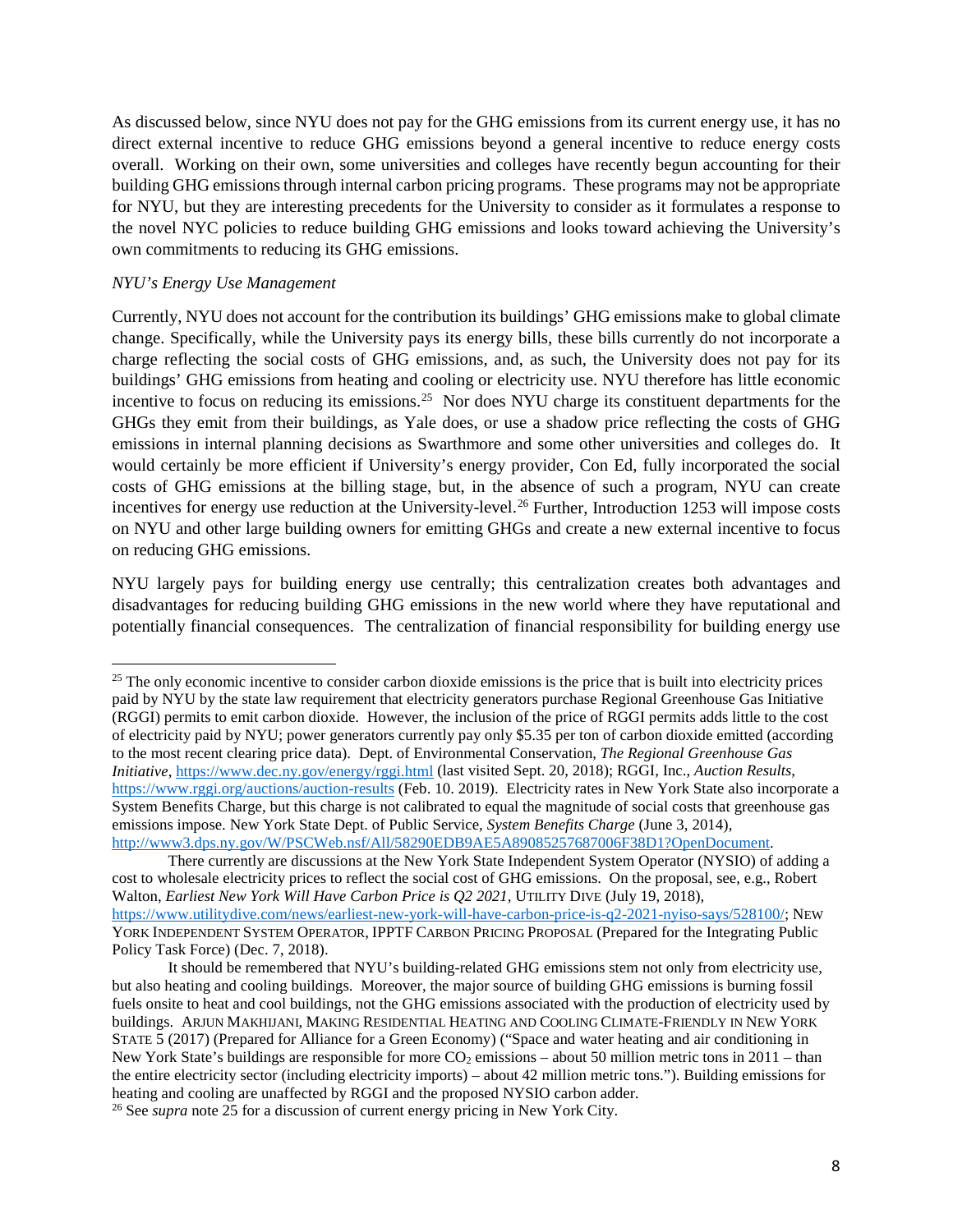takes the following form. A team within the Office of Capital Projects and Facilities, largely pays for energy usage across the University, paying ConEd for electricity for example. In FY 2019, Facilities paid \$39,551,000 for energy usage, which was 1.2% of the University's total expense budget. The University Budget Office allocates to departments a "Facilities Charge," which is a pro-rated share of projected University facilities costs; this charge includes a component for projected energy use. The energy component is based on a central administration prediction of a building's energy use, based mostly on prior cost and consumption trends. At year-end, departments are not told their actual energy consumption and projected and actual energy costs are not reconciled.<sup>27</sup> If the department uses less energy than Facilities predicted that it would, the department is not refunded the extra; conversely, if the department uses more than the predicted amount the University pays the extra charge. [28](#page-8-1) This system of shared risk ensures that building occupants are not penalized for unforeseen circumstances (e.g. cold or hot weather events).

The centralization of responsibility for energy costs means that the central administration has an incentive to reduce these costs because it benefits from resultant cost savings and reputational rewards. The central administration has made several significant investments in the past in improving campus energy efficiency. For example, several NYU buildings have been LEED certified<sup>[29](#page-8-2)</sup> and, going forward, NYU has committed to requiring all new construction projects to achieve LEED certification, with a LEED silver minimum target.[30](#page-8-3) The University also has installed 4,500 occupancy sensor lighting controls and 4,700 occupancy sensor air conditioning and heating controls across campus.<sup>[31](#page-8-4)</sup>

Perhaps the most high-profile central investment in the past in energy efficiency was the renovation of the natural gas powered CoGeneration Plant in 2011 which decreased GHG emissions by 20% over the previous, oil-fired plant.[32](#page-8-5) NYU's CoGeneration Plant, which provides heating to 28 University buildings and 3 non-University buildings, cooling to 21 University buildings and 1 non-University building, and electricity to 28 University buildings, operates on a simplified system. Not all buildings that receive power from the plant are metered, so the cost of running the plant is allocated to departments based on the square footage of buildings receiving commodities (heating, cooling, or electricity) from the CoGen plant, and this allocation is weighted based on the type of commodity involved. NYU has developed a limited metering system to charge non-NYU parties who receive commodities from the CoGen plant.

l

<span id="page-8-0"></span> $27$  NYU buildings are metered separately for electricity purchased from Con Ed, thus information is available on the power consumption at the building level. However, several departments may occupy a building, which might complicate efforts to allocate electricity costs among departments based on actual usage, even though total building usage is available from the Con Ed meter.

<span id="page-8-1"></span><sup>&</sup>lt;sup>28</sup> There are limited exceptions to this billing system. The Law School's energy usage is charged directly to its operating budget, giving the school much more detail on its facilities costs. Faculty Housing has the same arrangement.

<span id="page-8-2"></span><sup>29</sup> See the full list at New York University, *Built Environment & Landscaping*, <https://www.nyu.edu/life/sustainability/areas-of-focus/built-environment---landscaping.html> (last visited Aug. 27,

<sup>2018).&</sup>lt;br><sup>30</sup> NYU Better Buildings PowerPoint (on file with author).

<span id="page-8-4"></span><span id="page-8-3"></span><sup>&</sup>lt;sup>31</sup> New York University, *Infrastructure and Sustainability*, *https://www.nyu.edu/about/leadership-university*[administration/office-of-the-president-emeritus/accomplishments/infrastructure-and-sustainability.html](https://www.nyu.edu/about/leadership-university-administration/office-of-the-president-emeritus/accomplishments/infrastructure-and-sustainability.html) (last visited Aug. 27, 2018),

<span id="page-8-5"></span><sup>&</sup>lt;sup>32</sup> Press Release, New York University, NYU Switches on Green CoGen Plant and Powers Up for Sustainable Future (Jan. 21, 2011)[, https://www.nyu.edu/about/news-publications/news/2011/january/nyu-switches-on-green](https://www.nyu.edu/about/news-publications/news/2011/january/nyu-switches-on-green-cogen-plant-and-powers-up-for-the-sustainable-future.html)[cogen-plant-and-powers-up-for-the-sustainable-future.html;](https://www.nyu.edu/about/news-publications/news/2011/january/nyu-switches-on-green-cogen-plant-and-powers-up-for-the-sustainable-future.html) New York University, *Energy*, *supra* note 2. NYU is currently expanding the CoGeneration Plant. For project updates, see New York University, *Co-Generation Plant Upgrade*[, https://www.nyu.edu/community/nyu-in-nyc/construction/current-projects/co-generation-plant](https://www.nyu.edu/community/nyu-in-nyc/construction/current-projects/co-generation-plant-upgrade.html)[upgrade.html](https://www.nyu.edu/community/nyu-in-nyc/construction/current-projects/co-generation-plant-upgrade.html) (last visited Feb. 14, 2019).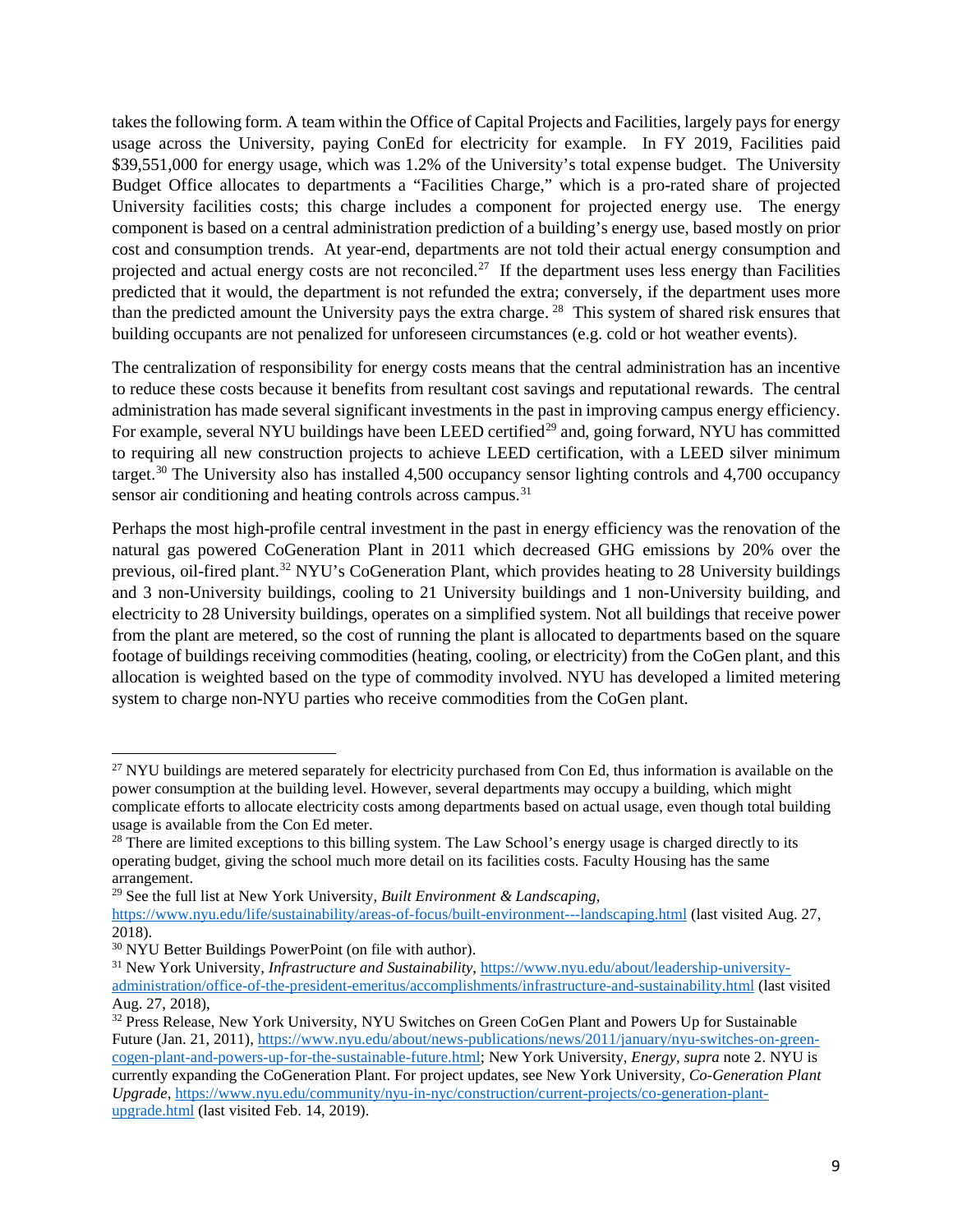Centralized responsibility for energy costs and investments in energy efficiency might be justified on the basis that under NYU's current governance system, schools and departments generally do not choose where they are placed and which buildings they occupy – such space is centrally allocated. In conjunction, not all of NYU's buildings are equally energy efficient – some are newly renovated or constructed and LEED certified while others are older members of the building portfolio. The University's administration also may be better positioned than many of its constituent departments to improve energy efficiency and reduce GHG emissions because it has more access to necessary capital, and there may be economies of scale in proceeding on a multi-unit basis.

However, the centralization of responsibility also means that departments, or more specifically building users, have no economic incentive to improve energy efficiency and reduce their GHG emissions through behavioral changes that they are well positioned to make, such as reducing building temperatures and electricity use. As explained above, departments across the University are not informed of, or billed for, their actual energy consumption and so have no means or incentive of factoring this consumption into their activities. While it is possible that the largest improvements in energy efficiency and reductions in GHG emissions might require capital investments that are best made by the central administration, behavioral changes might still be a cost-effective way of improving energy efficiency and reducing GHG emissions.

The University implicitly recognizes the potential for building users to reduce energy use through behavioral changes by annually organizing NYU Unplugged during Earth Week. NYUnplugged is an annual weeklong competition between residence halls to reduce their energy consumption.<sup>[33](#page-9-1)</sup> However, outside of time limited events such as NYUnplugged, NYU largely leaves energy savings through behavioral changes on the table, by relying solely on central investments in energy efficiency.

### <span id="page-9-0"></span>*Innovative Carbon Pricing Programs at Other Universities and Colleges*

Recently, other universities and colleges have introduced internal carbon pricing mechanisms to spur greater internalization of the costs of energy use, including the social costs of GHG emissions. These initiatives in higher education follow the efforts of hundreds of companies around the world to use carbon prices in making investment decisions.<sup>34</sup> NYU is differently situated than other U.S. schools that have adopted internal carbon pricing because the University must comply with New York City's unique local laws requiring the posting of letter grades for building energy efficiency, and mandatory reductions in building GHG emissions under Introduction 1253.<sup>[35](#page-9-3)</sup> Nonetheless, other schools' internal carbon pricing programs provide some ideas that NYU might consider in further greening its buildings. Yale's carbon pricing program, in particular, is an interesting effort to spur behavioral changes by building users.

In general terms, universities and colleges have adopted two types of approaches to carbon pricing. One is shadow pricing, which involves factoring in the social costs of GHG emissions when considering the costs and benefits of future projects. The second approach charges departments for GHG emissions from energy

[publications/news/2013/april/nyu-residence-halls-unplug-for-energy-reduction-competition-april-15-22-2013.html.](https://www.nyu.edu/about/news-publications/news/2013/april/nyu-residence-halls-unplug-for-energy-reduction-competition-april-15-22-2013.html) NYUplugged started in 2008. *Id.*

l

<span id="page-9-1"></span><sup>&</sup>lt;sup>33</sup> The 2013 description of NYUnplugged states that "[t]he contest awards NYU apparel for all students at the residence hall that lowers its electricity use by the greatest percentage against a baseline of three year historical usage for the same week." Press Release, New York University, NYU Residence Halls Unplug for Energy Reduction Competition, April 15-22, 2013 (Apr. 8, 2013), [https://www.nyu.edu/about/news-](https://www.nyu.edu/about/news-publications/news/2013/april/nyu-residence-halls-unplug-for-energy-reduction-competition-april-15-22-2013.html)

<span id="page-9-2"></span><sup>34</sup> *See*, e.g., Gillingham et al., *supra* note [22.](#page-6-2)

<span id="page-9-3"></span><sup>35</sup> NYU's position is similar to that of the University of British Columbia (UBC) after British Columbia's government imposed a carbon tax under which the University "is required to pay \$60 per metric tonne of carbon dioxide equivalent emitted (MTCDE)." On UBC's response to the provincial carbon tax, see MADDEN ET AL., *supra* not[e 6.](#page-3-1)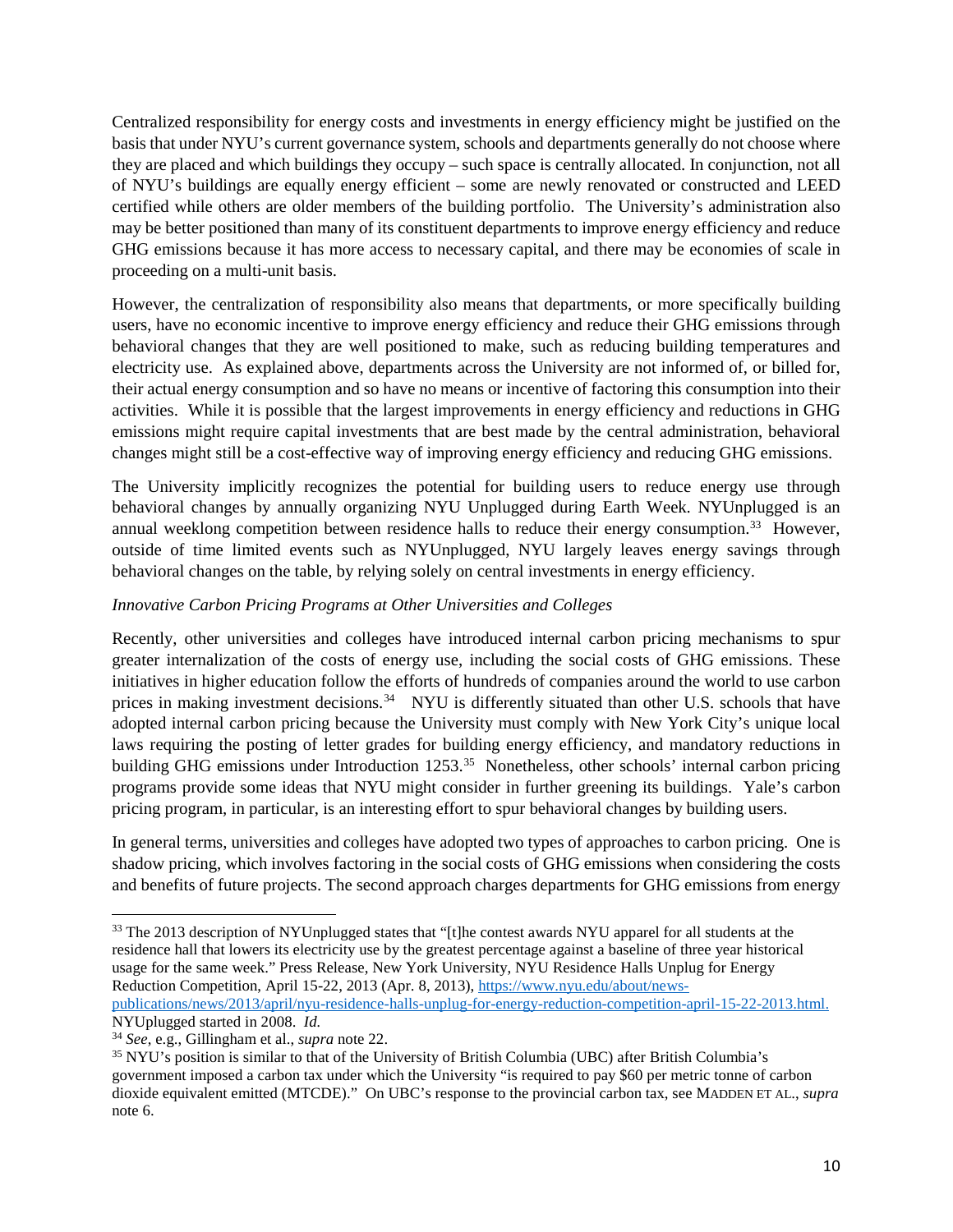use in existing buildings. A university could adopt a shadow price without implementing a carbon change and vice versa, although the two instruments also can be combined. A carbon charge ensures that departments account for their day to day GHG emissions from energy usage while a shadow pricing scheme encourages administrators to take the cost of GHG emissions into account when making investment decisions.

## <span id="page-10-0"></span>Shadow Pricing

 $\overline{a}$ 

Shadow pricing is a tool for accounting for the price of carbon emissions in future projects. It requires the selection of a shadow price that reflects the cost of a metric ton of GHG emissions. One option is the "Social Cost of Carbon," ("SCC") a monetary value initially developed by the federal government under the Obama administration to incorporate the consequences of GHG emissions into cost-benefit analysis of proposed regulations.[36](#page-10-1) Estimates of the SCC vary but electricity regulators in New York State recently set a value of \$47.30 for a ton of emissions in 2020.[37](#page-10-2) 

The shadow price is incorporated into a budget analysis of a proposed project. For example, in considering whether to construct a new campus facility, the administration would estimate the GHG emissions that would result from the construction and lifetime use of the building, multiply the emissions estimate by the SCC, and use the resultant value as one of the many costs of the project when considering whether to go forward. The shadow price could be fully incorporated into the budget analysis of the proposed project like other standard costs of the project. Alternatively, the shadow price could be considered separately from other project costs, so that decisionmakers are made aware of the GHG costs of a project that they are considering but allowed to treat them discreetly. The shadow price also could be used to monetize the benefits of university projects to improve energy efficiency, such as refurbishing a building, to recognize the benefits of avoiding greenhouse gas emissions.

<span id="page-10-5"></span>Swarthmore has implemented a shadow pricing scheme at \$100 per CO2e<sup>[38](#page-10-3)</sup> ton emission. Harvard University has also developed a life cycle costing calculator, which has been influential in the development of other schools' shadow pricing efforts.[39](#page-10-4) This calculator allows decisionmakers to consider all of the

<span id="page-10-1"></span><sup>36</sup> For background on the "social cost of carbon," including a link to a National Academy of Sciences report on it, see Resources for the Future, *RFF's Social Cost of Carbon Initiative*[, http://www.rff.org/research/collection/rffs](http://www.rff.org/research/collection/rffs-social-cost-carbon-initiative)[social-cost-carbon-initiative.](http://www.rff.org/research/collection/rffs-social-cost-carbon-initiative) The Trump Administration has revised the estimates of the social cost of carbon downward as part of its justification for rolling back Obama-era regulations of GHGs. Richard G. Newell, *Unpacking the Administration's Revised Social Cost of Carbon*, RESOURCES FOR THE FUTURE BLOG (Oct. 10, 2017), [http://www.rff.org/blog/2017/unpacking-administration-s-revised-social-cost-carbon.](http://www.rff.org/blog/2017/unpacking-administration-s-revised-social-cost-carbon) The Institute for Integrity at NYU has considerable in-house expertise on the social cost of carbon. *See* Institute for Policy Integrity, *The Costs of Carbon Pollution*, [https://costofcarbon.org/.](https://costofcarbon.org/)

<span id="page-10-2"></span><sup>37</sup> Institute for Policy Integrity, *NYISO and NYSPSC Work on Carbon Price for Wholesale Market*,

<https://costofcarbon.org/states/entry/nyiso-and-nyspsc-work-on-carbon-price-for-wholesale-market> (last visited Feb. 14, 2019). The Obama Administration's SCC estimate for 2015 was \$38. Howard Shelanski & Maurice Obstfeld, *Estimating the Benefits from Carbon Dioxide Emissions Reductions* (July 2, 2015),<br>https://obamawhitehouse.archives.gov/blog/2015/07/02/estimating-benefits-carbon-dioxide-emissions-reductions.

[https://ecometrica.com/assets/GHGs-CO2-CO2e-and-Carbon-What-Do-These-Mean-v2.1.pdf.](https://ecometrica.com/assets/GHGs-CO2-CO2e-and-Carbon-What-Do-These-Mean-v2.1.pdf) 39 *See* Harvard University Sustainability, *Life Cycle Costing*, [https://green.harvard.edu/topics/green-buildings/life-](https://green.harvard.edu/topics/green-buildings/life-cycle-costing)

<span id="page-10-3"></span><sup>&</sup>lt;sup>38</sup> CO2e stands for "Carbon dioxide equivalent." This term is used to express all types of GHG emissions in terms of the amount of CO2 that would have the "equivalent global warming impact." Matthew Brander, *Greenhouse Gases, CO2, CO2e, and Carbon: What Do All These Terms Mean?*, ECONOMETRICA (2012),

<span id="page-10-4"></span>[cycle-costing](https://green.harvard.edu/topics/green-buildings/life-cycle-costing) (last visited Aug. 28, 2018).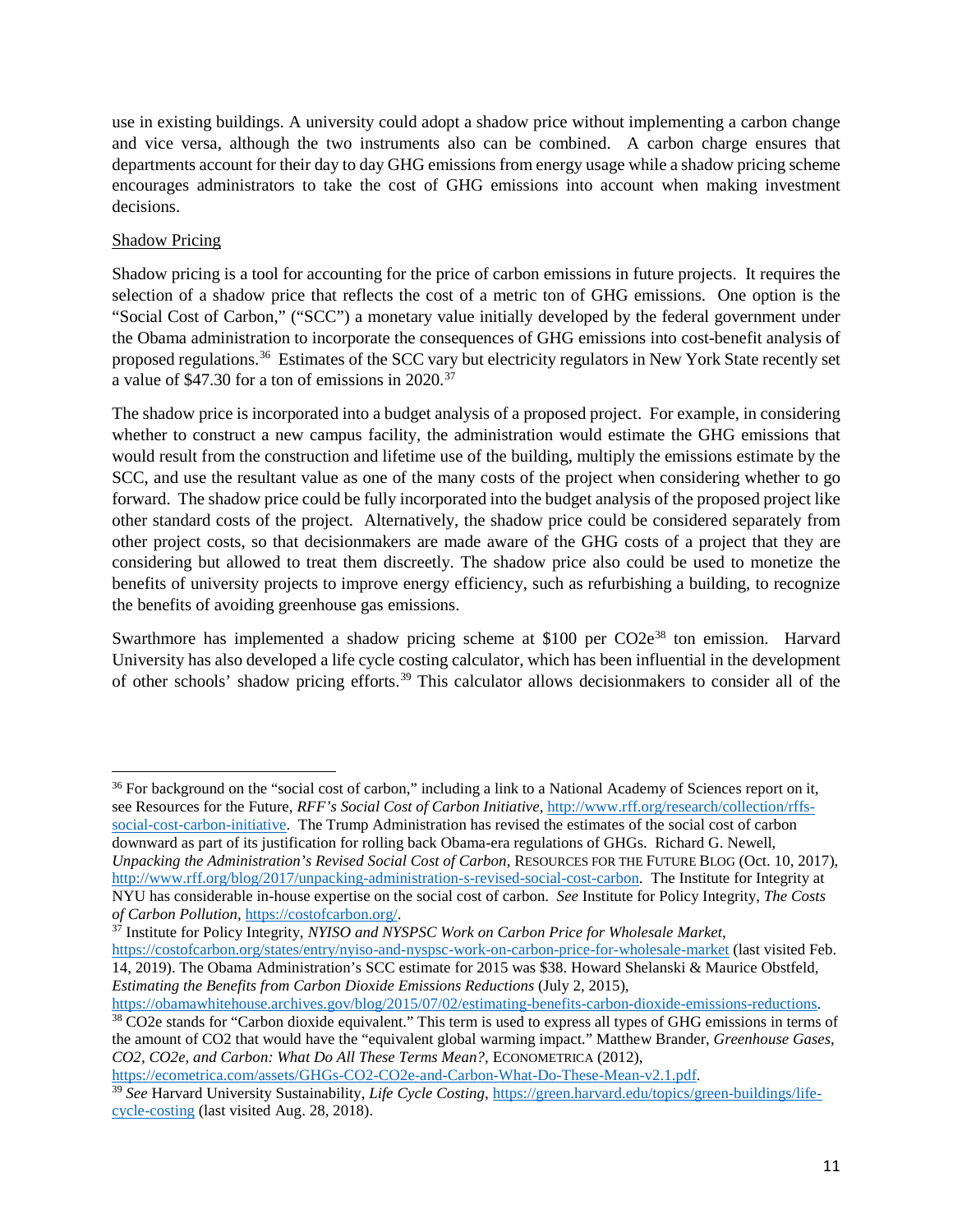present and future costs of a project, including its GHG emissions[.40](#page-11-3) The use of Life Cycle is part of Harvard's Green Building Standards, which are requirements for capital projects that exceed \$100,000.<sup>[41](#page-11-4)</sup>

#### <span id="page-11-0"></span>Carbon Charges

To make departments consider the climate change costs of their use of existing buildings, schools have implemented carbon charges.

<span id="page-11-2"></span><span id="page-11-1"></span>Yale University is well-known in university sustainability circles for its building-by-building carbon charge. Its leadership likely the reflects the presence on its faculty of Professor William Nordhaus, who shared the 2018 Nobel Prize in Economics with NYU Professor Paul Romer; Nordhaus was a pioneer in using economics to analyze climate change, and his work helped to lay the groundwork for the Social Cost of Carbon.[42](#page-11-5) Yale piloted an internal carbon charge program for 20 buildings from December 2015 to May 2016,<sup>[43](#page-11-6)</sup> and implemented a University-wide carbon charge program in July 2017.<sup>[44](#page-11-7)</sup> To implement the full program, the University was divided into "administrative units." These units range from separate schools (School of Law, School of Drama) to sections of Yale's campus (i.e. West Campus).[45](#page-11-8) Each building used by an administrative unit receives a monthly report detailing its energy use and the administrative units were charged \$40 per metric ton of carbon dioxide equivalent emitted<sup>[46](#page-11-9)</sup> (MTCDE).<sup>[47](#page-11-10)</sup> The emissions reduction (or increase) for each building is compared to Yale's average emissions reduction, and if the building outperforms the average, the administrative unit that is responsible for the building receives a rebate.[48](#page-11-11) Conversely, if the building performs poorer that the average, the administrative unit associated with the building pays a net charge.<sup>[49](#page-11-12)</sup> Essentially, all buildings are charged per unit of emissions and then the money is redistributed to give high performing buildings a rebate and buildings that performed poorly, a charge.<sup>[50](#page-11-13)</sup> This program is revenue neutral; the central university does not receive any of the money collected from the carbon charges.

In contrast to Yale's building-by-building approach, Swarthmore levies a flat carbon charge on all departmental budgets based on the volume of the College's CO2 equivalent emissions as a whole.<sup>[51](#page-11-14)</sup> The volume of campus emissions is multiplied by the Social Cost of Carbon, and the resultant amount is then allocated among departments as a tax on departmental budgets.<sup>[52](#page-11-15)</sup> In 2018, the carbon charge amounted to a 1.25% tax on all departmental budgets; in addition, departments and offices can make voluntary, additional contributions to the fund.<sup>[53](#page-11-16)</sup> The revenue from this tax goes into a Carbon Charge Fund which is

 $\overline{a}$ 

<span id="page-11-15"></span>

<span id="page-11-3"></span><sup>40</sup> *Id.*

<span id="page-11-4"></span><sup>&</sup>lt;sup>41</sup> Harvard University Sustainability, *Green Building Standards*, https://green.harvard.edu/topics/green-<br>buildings/green-building-standards (last visited Sept. 20, 2018).

<span id="page-11-5"></span><sup>&</sup>lt;sup>42</sup> Kenneth Gillingham, *The Costs of Climate Change*, YALEGLOBAL ONLINE (Oct. 18, 2018), [https://yaleglobal.yale.edu/content/costs-climate-change.](https://yaleglobal.yale.edu/content/costs-climate-change)

<span id="page-11-6"></span><sup>43</sup> Yale Carbon Charge Project, *Yale University's Carbon Charge: Preliminary Results from Learning by Doing* 1 (2016).

<span id="page-11-7"></span><sup>44</sup> Yale Carbon Charge Project, *Implementation*, https://carbon.yale.edu/implementation [\(](https://carbon.yale.edu/implementation)last visited Feb. 14, 2019). 45 Yale Carbon Charge Project*, Frequently Asked Questions*, Yale University,

<span id="page-11-8"></span>https://carbon.yale.edu/about/frequently-asked-questions (last visited July 31, 2018). 46 Metric ton of carbon dioxide equivalent (MTCDE) refers to the same measurement as CO2e, see *supra* note [38.](#page-10-5)

<span id="page-11-10"></span><span id="page-11-9"></span><sup>47</sup> Yale Carbon Charge Project, *Implementation*, *supra* note [44.](#page-11-1)

<span id="page-11-11"></span><sup>48</sup> Yale Carbon Charge Project, *Frequently Asked Questions, supra* note [45.](#page-11-2) 49 *Id.*

<span id="page-11-13"></span><span id="page-11-12"></span><sup>50</sup> Yale Carbon Charge Project, *Implementation*, *supra* note [44.](#page-11-1)

<span id="page-11-14"></span><sup>51</sup> Swarthmore College, *The Carbon Charge to Departments*, [https://www.swarthmore.edu/sustainability/carbon](https://www.swarthmore.edu/sustainability/carbon-charge-to-departments)charge-to-departments (last visited Sept. 1, 2018). 52 *Id.*

<span id="page-11-16"></span><sup>53</sup> *Id.*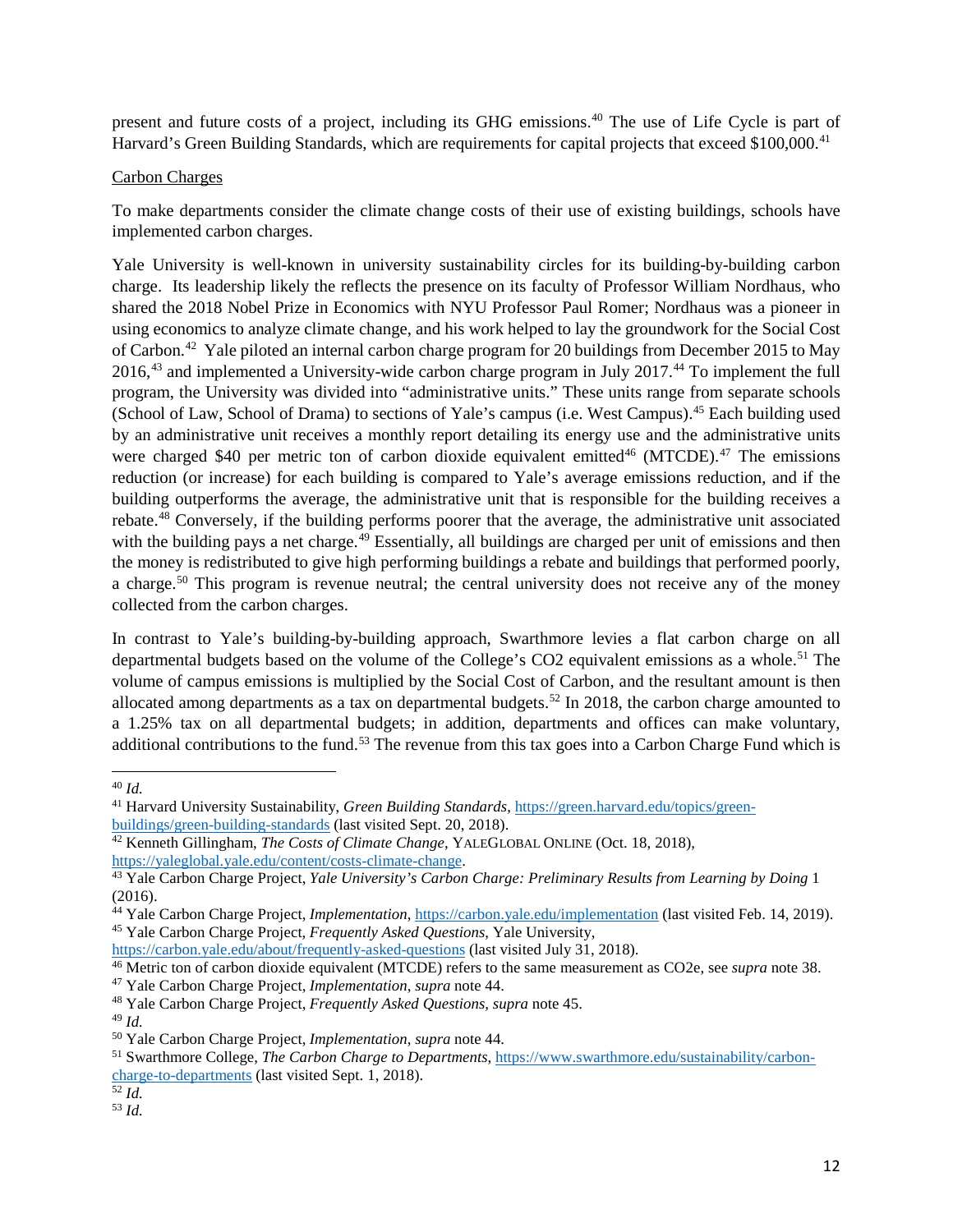used to pay for research, education, and for energy efficiency projects, as allocated by the Carbon Charge Committee.<sup>[54](#page-12-2)</sup> Departments do not currently receive individual information on their energy use, as Swarthmore currently lacks the metering capacity to provide such information.

The Swarthmore charge focuses on raising campus awareness and revenue for sustainability actions. The Swarthmore charge is likely less effective than the Yale program in encouraging individual units to reduce their energy use than the Yale charge because the Swarthmore charge is not based on actual energy use. While the Yale charge may not be appropriate for NYU given NYU's current framework for managing energy use and the policy environment in New York City, the Yale program is an interesting decentralized effort to enlist administrators, students and faculty across a university in reducing energy use. It might be worth investigating whether there are other ways of encouraging greater awareness of energy use and spurring behavioral changes to reduce energy use among university administrators, students and faculty as part of improving building energy efficiency.

## <span id="page-12-0"></span>**IV. Recommendations**

NYU and its Office of Sustainability should seize the opportunity created by the City's buildings initiatives to continue to reduce energy use in its building stock and enhance its reputation as an environmental leader. To do so, the University needs to develop an ambitious plan to reduce building energy use that treats the campus as an urban laboratory and communicates the University's intentions to be a force for innovation in improving building energy efficiency. To develop such a plan, the President and the Provost should appoint a high-level Working Group of staff, faculty, and students to work with the Office of Sustainability to prepare a report within six months that would be the basis for a presidential initiative to green NYU's buildings. Involving a working group in the preparation of a plan would help to promote awareness of building energy use across campus and the need to reduce it. Broad awareness of energy use is necessary to make the fundamental changes required to green NYU's buildings.

The overarching mandate of the Office and the Working Group should be to develop a proposed plan to aggressively reduce energy use in NYU's buildings. The Office and the Working Group should be specifically tasked with the following four responsibilities:

## *1. Take Stock of NYU's Existing Obligations and Commitments to Reduce Building GHG Emissions*

<span id="page-12-1"></span>As explained above, there are a variety of reasons why NYU should redouble its efforts to reduce energy use in its buildings including: Local Law 33, which will require that many University buildings display letter grades indicating their energy performance starting in 2020; Introduction 1253, the new law mandating that buildings reduce their GHG emissions and that the City analyze establishing a GHG emissions trading regime for buildings to further reduce building emissions; NYU's commitments to reducing its GHG emissions by 50% by 2025 and to achieve carbon neutrality by 2040;and the potential for reputational benefits and energy cost savings.

The recent history of University GHG emissions suggests that NYU is not on track to aggressively reduce its GHG emissions. Since 2012, NYU's GHG emissions have been stable and even increased slightly.[55](#page-12-3) The Working Group should analyze how NYU buildings are likely to be rated in 2020 under Local Law 33, and whether NYU is on track to comply with Introduction 1253's mandatory reductions in GHG

 $\overline{\phantom{a}}$ 

<span id="page-12-2"></span><sup>54</sup> Swarthmore College, *The Carbon Charge Fund*[, https://www.swarthmore.edu/sustainability/carbon-charge-fund](https://www.swarthmore.edu/sustainability/carbon-charge-fund) (last visited Sept. 1, 2018).

<span id="page-12-3"></span><sup>55</sup> NYU Better Buildings Powerpoint (on file with author).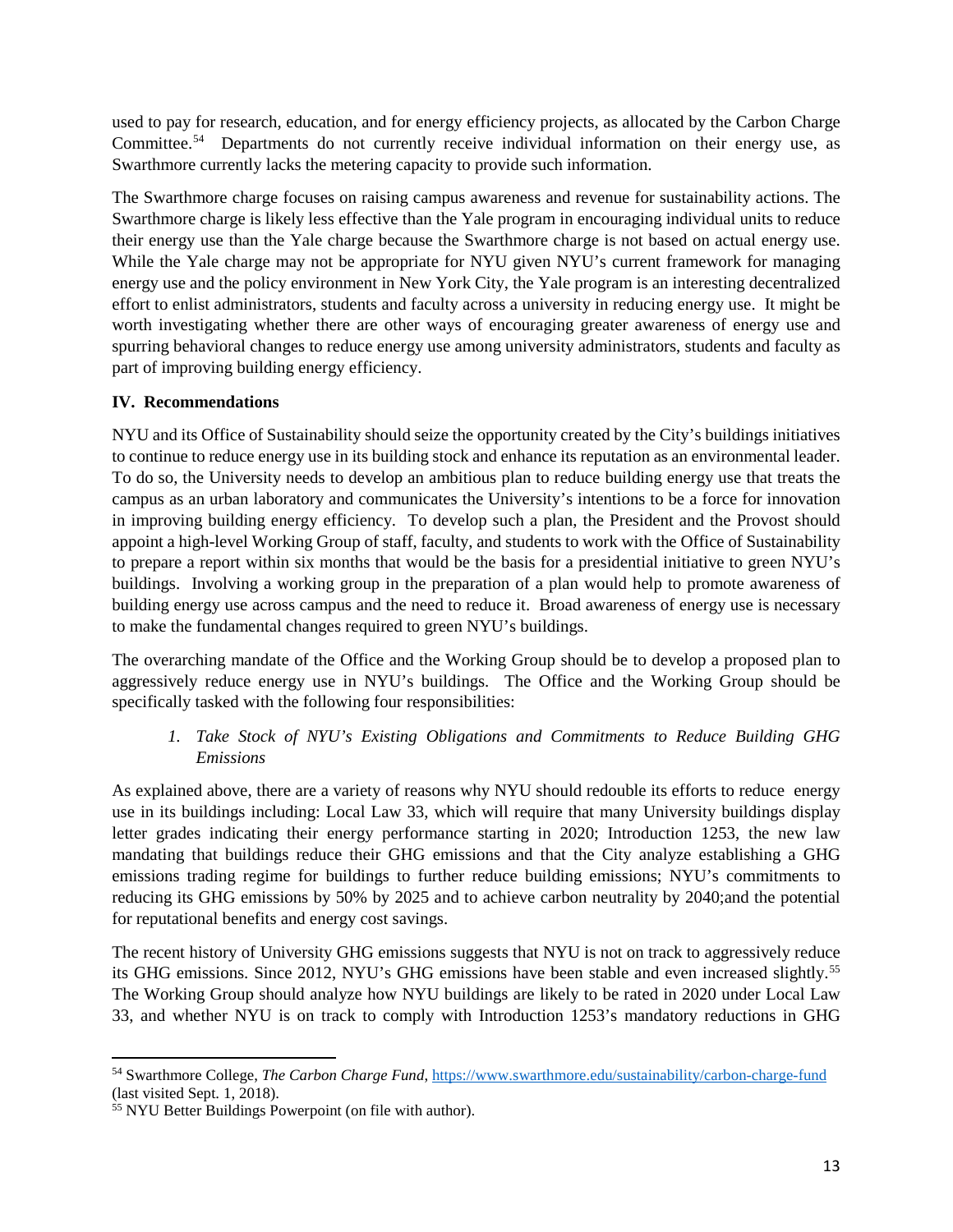emissions and its own commitments to reduce its GHG emissions. The Working Group should clearly identify any assumptions underpinning its analysis of the University's predicted GHG trajectory.

## *2. Establish a Shadow Price for GHG Emissions*

<span id="page-13-0"></span>The Working Group should recommend a shadow price for GHG emissions from buildings that NYU uses in costing future building and energy efficiency projects. As described above, a shadow price is a price that the central administration considers in decisionmaking; it is not a price paid by a university department. Some universities and colleges already use a shadow price to factor the costs of GHG emissions into planning for future projects, similar to the way that over 500 private firms use shadow carbon pricing in planning investments.[56](#page-13-3) Shadow pricing will enable NYU decisionmakers to consider the climate change consequences of building and other decisions. It makes economic sense for the University to adopt a shadow price to guide its budgetary decisionmaking because local NYC laws mean that the University will now face increased costs for building GHG emissions – reputational costs for building inefficiency because of the legal requirement to post letter grades, and direct expenses under the legislation establishing mandatory GHG emission budgets for buildings..

Shadow pricing is a relatively straightforward tool to implement in part because it affects mainly the central administration. The key variable is the choice of the shadow price. NYU is fortunate in having on campus at the Institute for Policy Integrity leading US experts on the Social Cost of Carbon, which is likely the most widely used basis for converting the social consequences of climate change into a monetary value.<sup>[57](#page-13-4)</sup> In addition to selecting a shadow price for GHG emissions, NYU must decide whether to fully incorporate the shadow cost of GHG emissions into the budget analyses of projects, or merely identify the cost on a separate line so that decisionmakers can choose how to consider GHG emissions in making building choices. The Working Group should recommend how the shadow price should be used, in addition to what it should be.

### *3. Recommend Measures for NYU to Reduce Its Building GHG Emissions*

<span id="page-13-1"></span>In the past, NYU has focused on improving the energy efficiency of its buildings through centrally led initiatives, such as the renovation of the CoGeneration Plant, LEED certification of new buildings, and revamping lighting and heating and air conditioning. The Working Group should identify the costs and benefits of pursuing different levels of GHG reductions from buildings, as well as the costs and benefits of pursuing different strategies for reducing GHG emissions. Among the questions that the Working Group should consider is the relative merit of (1) continuing to focus on centrally led initiatives such as changes in energy sources (the renovation of the CoGeneration Plan) and building retrofits, as compared with (2) pairing centrally led initiatives with decentralized efforts to induce change from below by building users through changes in the way departments pay for energy costs or other means.

## *4. Recommend How the University Can Support a NYC Buildings Emissions Trading Regime*

<span id="page-13-2"></span>For over a decade, New York City has been seeking to spur improvements in energy efficiency and reductions in GHG emissions from large buildings through a variety of policy instruments. Introduction 1253 requires the City to undertake a study of using emissions trading to reduce building GHG emissions. An emissions trading regime appears to be a worthwhile municipal initiative because it holds out the promise of reducing GHG emissions at lower cost than other policy instruments, such as mandates that require all buildings to reduce their emissions by the same amount regardless of whether a building has

l

<span id="page-13-3"></span><sup>56</sup> Gillingham et al., *supra* note [22,](#page-6-2) at 27.

<span id="page-13-4"></span><sup>57</sup> *See* Institute for Policy Integrity, *The Costs of Carbon Pollution*, [https://costofcarbon.org/.](https://costofcarbon.org/)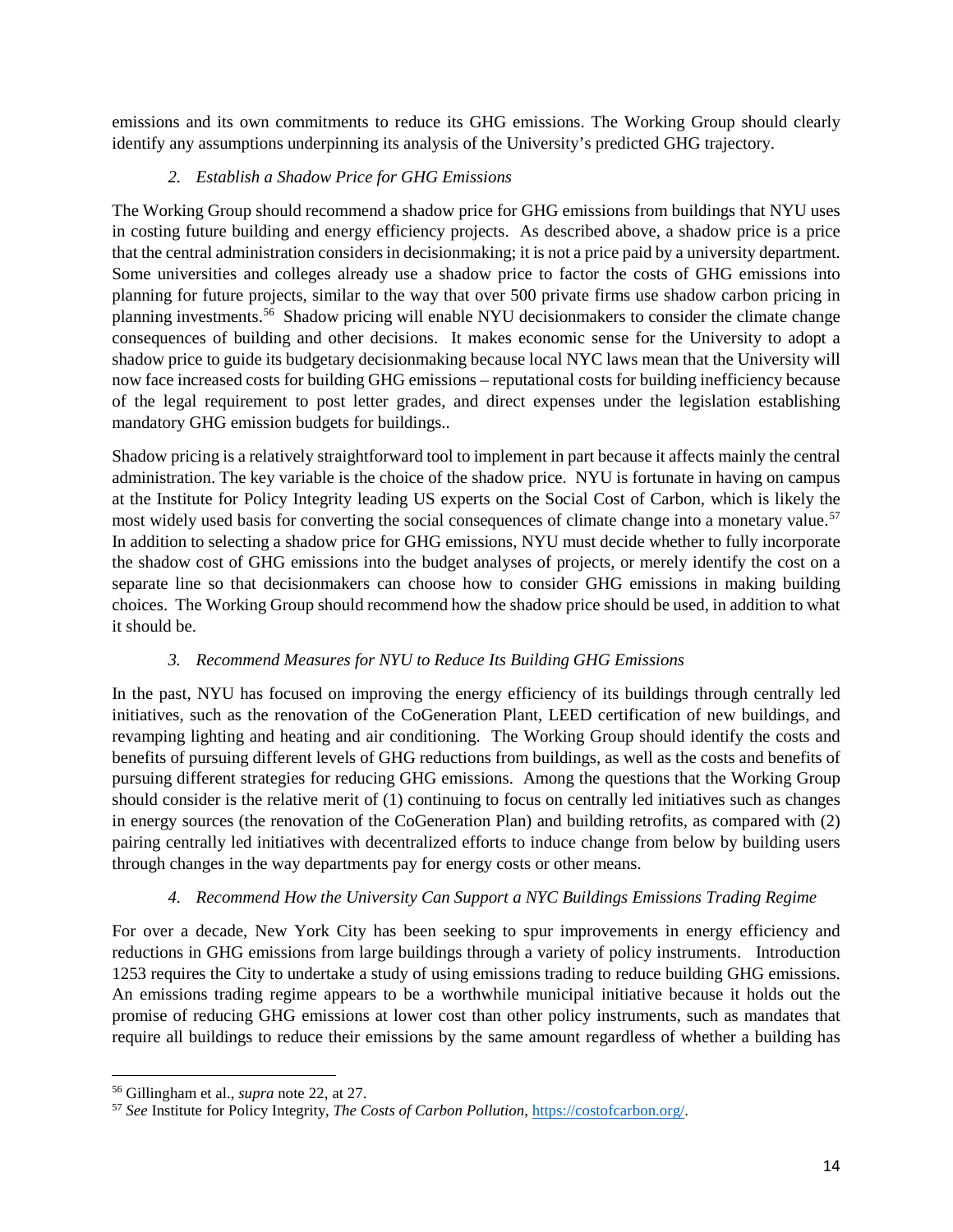high or low abatement costs. As the owner of a large number of buildings, NYU has the potential to be a major beneficiary of the City using an emissions trading regime to comply with GHG reduction targets. Such an approach might allow NYU to treat its buildings as a single portfolio and focus on achieving required GHG reductions at buildings where this can be done at least cost in line with capital planning, rather than reducing emissions at all NYU buildings. Additionally, NYU could also benefit from a program that allows it to treat its buildings as individual units and trade credits among them, allowing it to allocate reductions and costs among its own buildings most efficiently. Given the benefits that NYU stands to reap from emissions trading, and the academic expertise that members of the community have in the design of emissions trading programs, the Office of Sustainability and the Working Group should assemble an expert group that could provide recommendations to NYC as it attempts to build an emissions trading regime for buildings.

#### <span id="page-14-0"></span>*Supporting the Office of Sustainability and the Working Group*

To fulfill their mandate the Office of Sustainability and the Working Group will need to be supported by staff, faculty, and students from across the University, and thus presidential and provostial interest in the initiative would be essential. Engineering, economic, business, policy, legal, maintenance, and operations expertise would be vital. Development should also assist in identifying potential outside funding sources, such as foundation sources, for academic work to analyze and spur NYU efforts to green its buildings. Communications should assist in developing a plan to communicate the University's efforts to green its buildings.

Reducing energy use in the University's buildings should be regarded as an ambitious initiative with a large potential upside for the University – and the environment.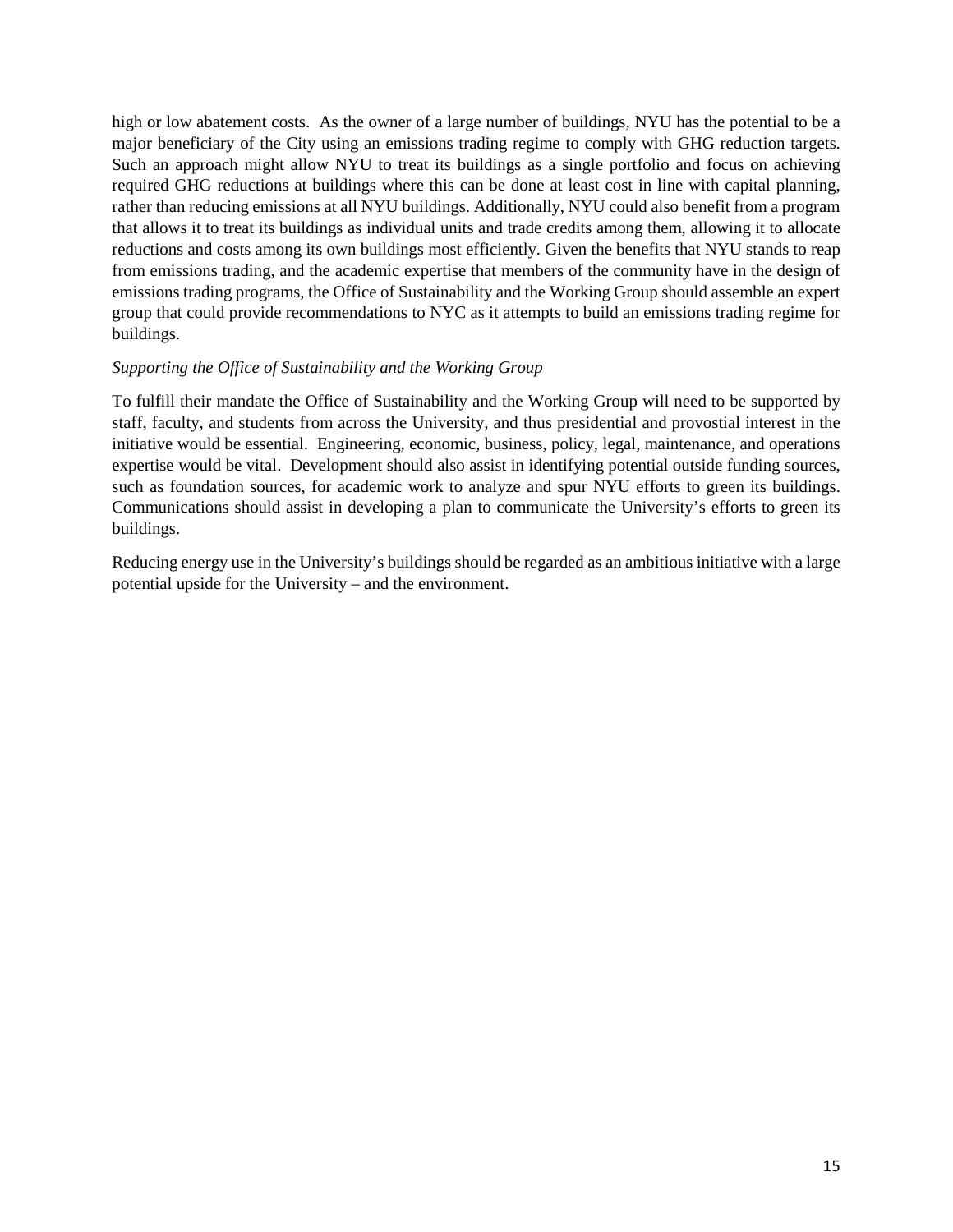#### <span id="page-15-0"></span>**Appendix A: Predicted Letter Grades for NYU Buildings**

NYC collects energy data (and several other metrics) from all buildings covered under Local Law 84 and makes this data publicly available online. Building users submit this data via the Energy Star Portfolio Manager and receive a score measuring their building's performance against other similar buildings.<sup>58</sup> The table below identifies the Energy Star scores assigned to buildings that NYU owns and leases. Energy Star scores for 2017 are provided; they are the most recent data available from the NYC Benchmarking database.

The table below provides information about only 30 NYU buildings, even though NYU owns or leases 103 buildings that meet the size threshold of 25,000 square feet for posting letter grades under Local Law 33. Energy Star scores are available for so few NYU buildings partly because currently, Energy Star does not assign scores to the College/University Property Type. It is unclear if, prior to the 2020 Energy Grade posting requirement, Energy Star will begin awarding scores to the College/University type. Additionally, in gathering the data for this report, we noted several gaps in the reporting of NYU's energy use to the City. It is unclear whether these gaps are due to issues with NYU's reporting to the City, or issues with the City database.

In the table below, we have projected the letter grades that 30 NYU buildings would receive in 2020 based on their Energy Star scores for 2017, under Local Law 33 as modified by Introduction 1251. Under Introduction 1251, which was adopted in April of 2019, grades are allocated as follows: 85 or greater is an A, 84-70 is a B, 69-55 is a C, and all buildings that receive lower than a 55 are given a D. NYU would receive a considerable number of A grade scores, but the fact remains that not all of its buildings would receive favorable grades. Of the 30 buildings that currently have an Energy Star score, fifteen buildings would receive As, four would receive Bs, five would receive Cs, and six would receive Ds. In 2020, NYU will need to *conspicuously* post the Energy Grades for *all* buildings that receive an Energy Star score and are issued a corresponding grade. Unless NYU takes significant steps to improve energy efficiency, it will be required to prominently post several lower grades.

| <b>D</b> Grade                  | <b>C</b> Grade |                          | <b>B</b> Grade |                               | A Grade     |                           |
|---------------------------------|----------------|--------------------------|----------------|-------------------------------|-------------|---------------------------|
| <b>Building Name or Address</b> |                | <b>BBL</b> // <b>BIN</b> |                | <b>Energy</b><br><b>Score</b> | <b>Star</b> | Grade<br>Per<br>Int. 1251 |
| 2 Washington Square             |                | 1005530001               |                | 1                             |             | D                         |
| 47 West 13th Street (L)         |                | 1005770015               |                | 17                            |             | D                         |
| <b>Othmer Residence Hall</b>    |                | 3001310025               |                | 32                            |             | D                         |
| 636 Greenwich Street/Hotel (L)  |                | 1006030046               |                | 42                            |             | D                         |
| Palladium Hall                  |                | 1005590022               |                | 45                            |             | D                         |
| <b>University Hall</b>          |                | 1005590012               |                | 48*                           |             | D                         |
| 1 East 2nd Street (L)           |                | 1004570009               |                | 57                            |             | $\mathbf C$               |
| 80 Lafayette Street (L)         |                | 1001720020               |                | 57                            |             | $\mathbf C$               |
| <b>14 Washington Place</b>      |                | 1005460015               |                | 59                            |             | $\mathbf C$               |
| 10 Astor Place $(L)$            |                | 1005450026               |                | 60                            |             | $\mathbf C$               |

#### **Energy Star Data Legend**

l

<span id="page-15-1"></span><sup>58</sup> NYC Mayor's Office of Sustainability, NYC Benchmarking Law,

<http://www.nyc.gov/html/gbee/html/plan/ll84.shtml> (last visited Sept. 20, 2018).